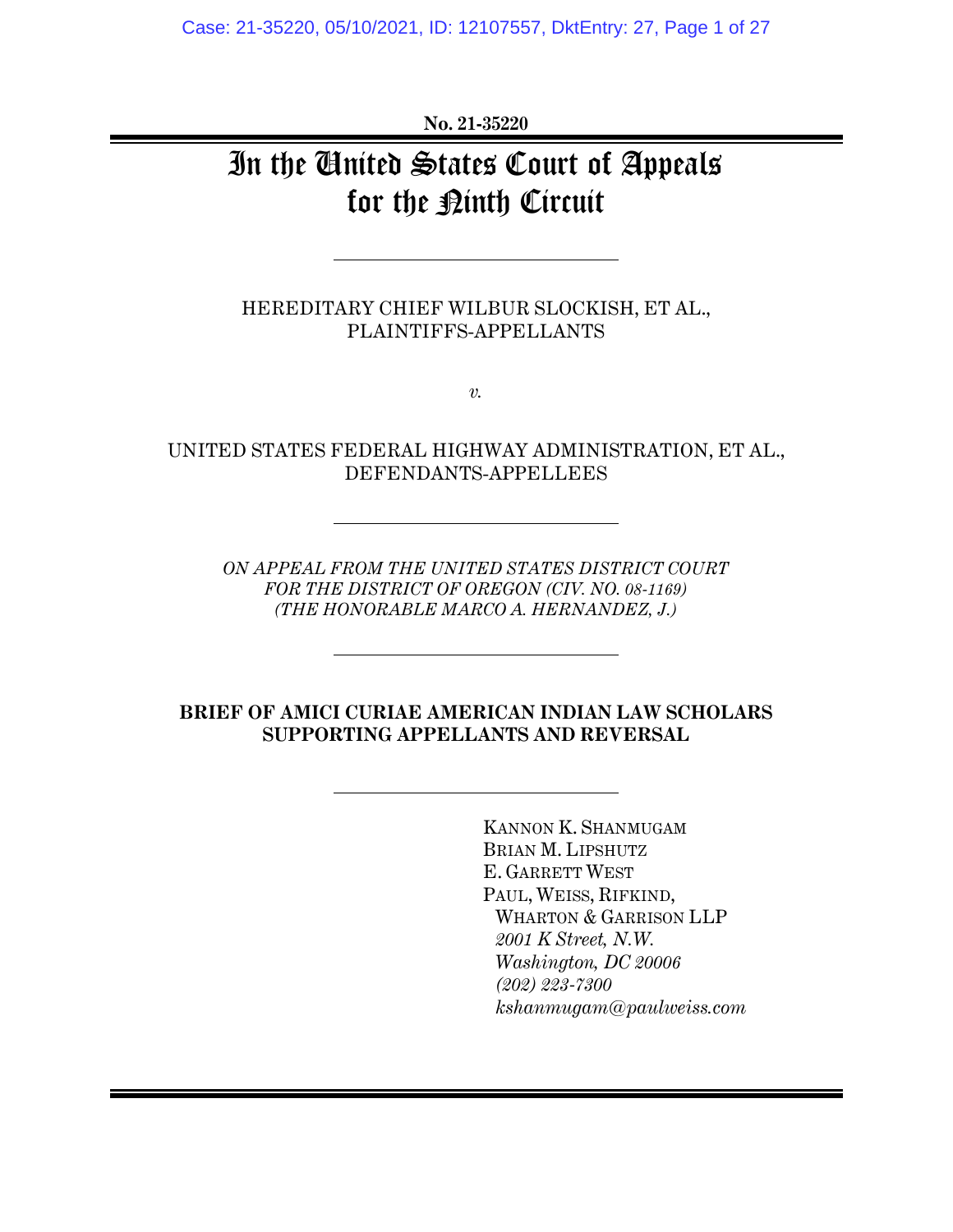## **TABLE OF CONTENTS**

## Page

| Ι.  | Executive Orders 13,007 and 13,175 are critical to<br>protecting the religious liberty of American Indians 3 |                                                                                                          |     |
|-----|--------------------------------------------------------------------------------------------------------------|----------------------------------------------------------------------------------------------------------|-----|
|     | A.                                                                                                           | Executive orders ensure that the federal government<br>respects the rights of American Indians to access |     |
|     | B.                                                                                                           | Judicial review of compliance with Executive Order<br>13,007 protects the religious freedom of American  |     |
| II. | The Court should flexibly apply issue-exhaustion<br>requirements when federal law mandates consultation with |                                                                                                          |     |
|     |                                                                                                              |                                                                                                          |     |
|     |                                                                                                              |                                                                                                          | .19 |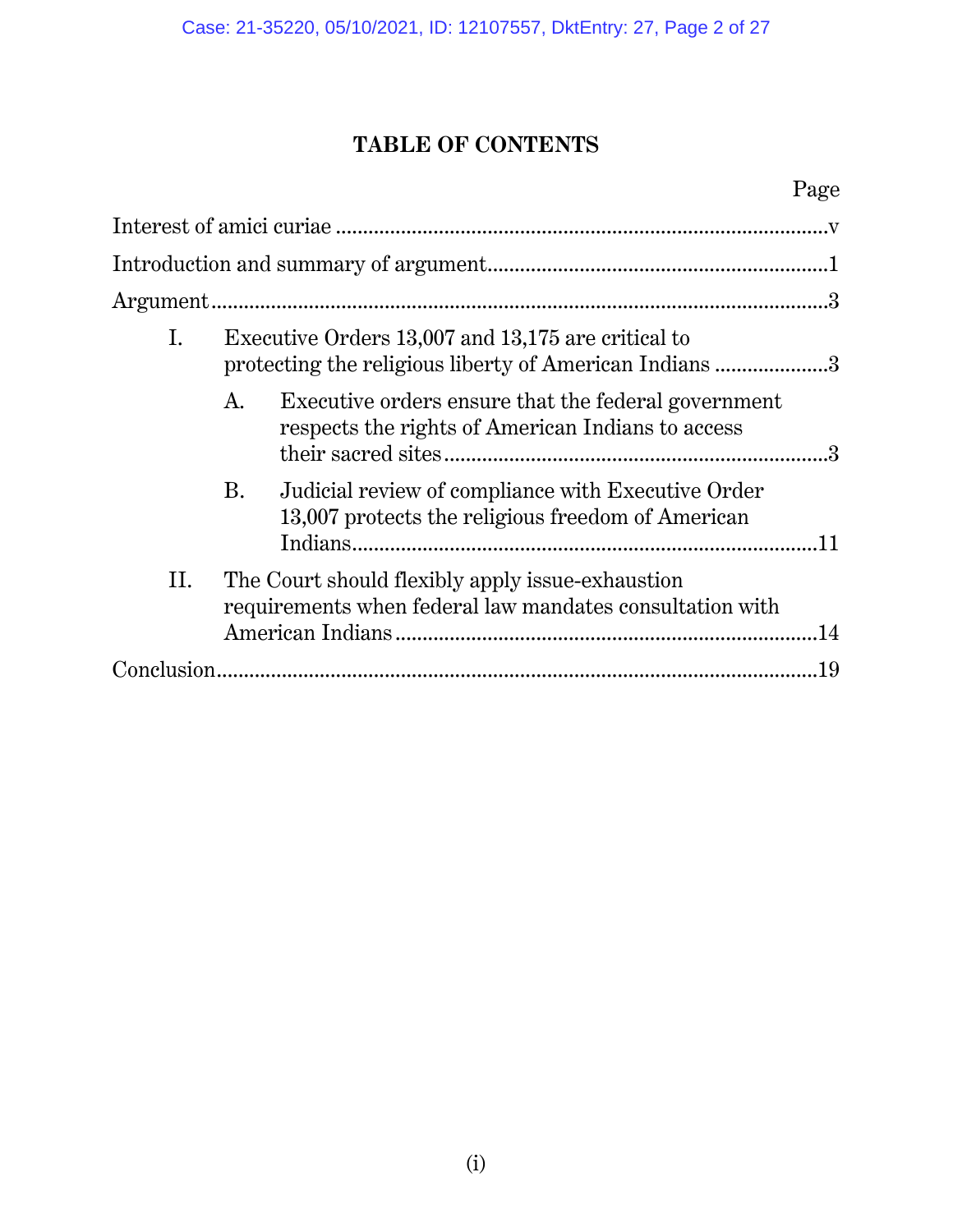## **TABLE OF AUTHORITIES**

## Page

## **CASES**

| United States ex rel. Accardi v. Shaughnessy,                                   |  |
|---------------------------------------------------------------------------------|--|
| Bear Lodge Multiple Use Association v. Babbitt,                                 |  |
| Bear Lodge Multiple Use Association v. Babbitt,                                 |  |
| Carr v. Saul,                                                                   |  |
| Friends of the Clearwater v. Dombeck,                                           |  |
| Department of Interior v. Klamath Water Users Protective<br><i>Association,</i> |  |
| Lands Council v. McNair,                                                        |  |
| Lyng v. Northwest Indian Cemetery Protective Association,                       |  |
| McCarthy v. Madigan,                                                            |  |
| Morton v. Ruiz,                                                                 |  |
| National Association of Home Builders v. Norton,                                |  |
| Niz-Chavez v. Garland,                                                          |  |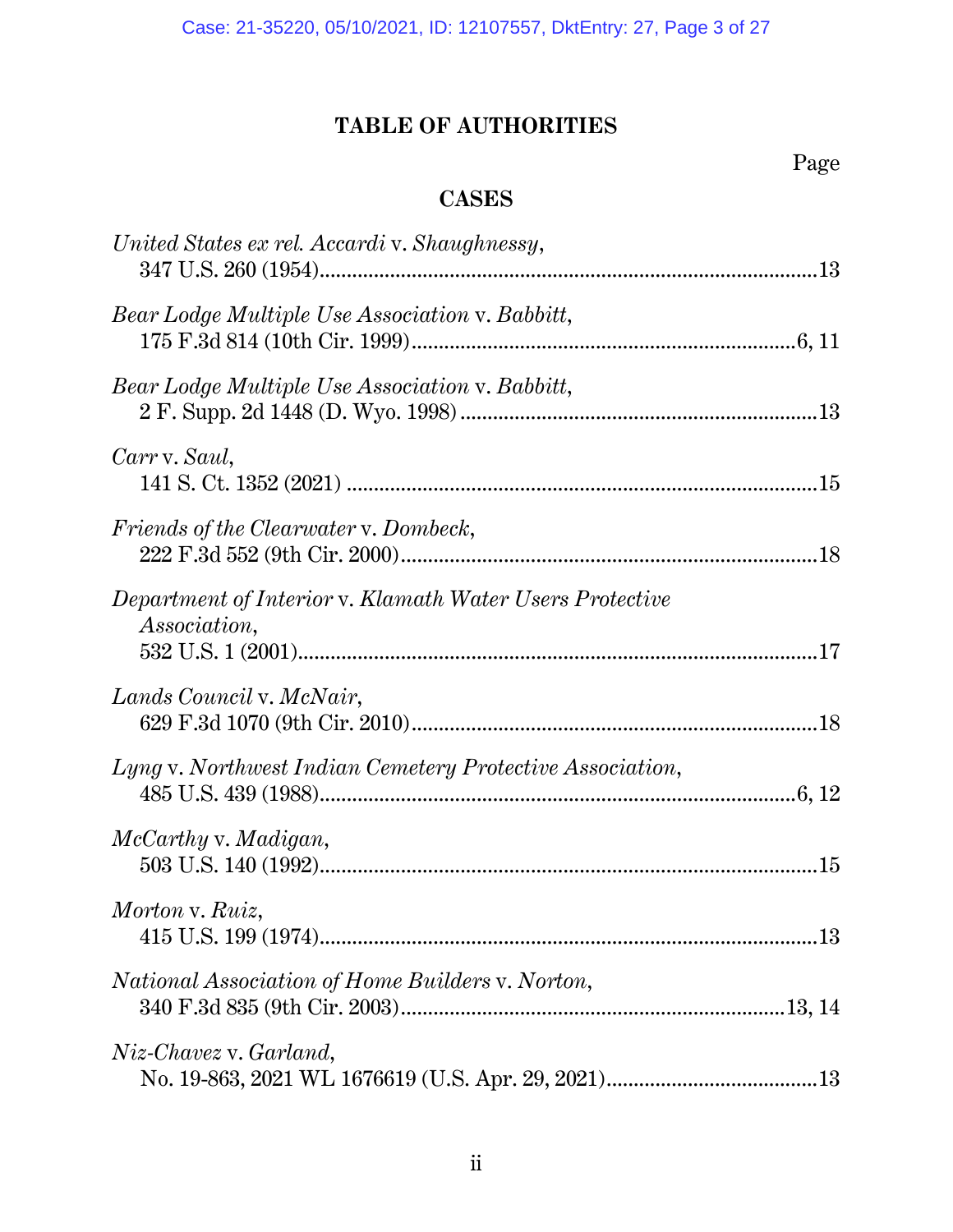## Case: 21-35220, 05/10/2021, ID: 12107557, DktEntry: 27, Page 4 of 27

|                                                                                         | Page |  |  |  |
|-----------------------------------------------------------------------------------------|------|--|--|--|
| Cases—continued:                                                                        |      |  |  |  |
| Raines v. Byrd,                                                                         |      |  |  |  |
| Sims v. Apfel,                                                                          |      |  |  |  |
| South Fork Band Council of Western Shoshone of Nevada v.<br>Department of the Interior, |      |  |  |  |
| Te-Moak Tribe of Western Shoshone Indians of Nevada v.<br>Department of the Interior,   |      |  |  |  |
| <i>Wyoming Sawmills Inc. v. United States Forest Service,</i>                           |      |  |  |  |
| <b>CONSTITUTION, STATUTES, AND REGULATIONS</b>                                          |      |  |  |  |
|                                                                                         |      |  |  |  |
|                                                                                         |      |  |  |  |
| American Indian Religious Freedom Act, Pub. L. No. 95-341, 92                           |      |  |  |  |
|                                                                                         |      |  |  |  |
| <b>OTHER AUTHORITIES</b>                                                                |      |  |  |  |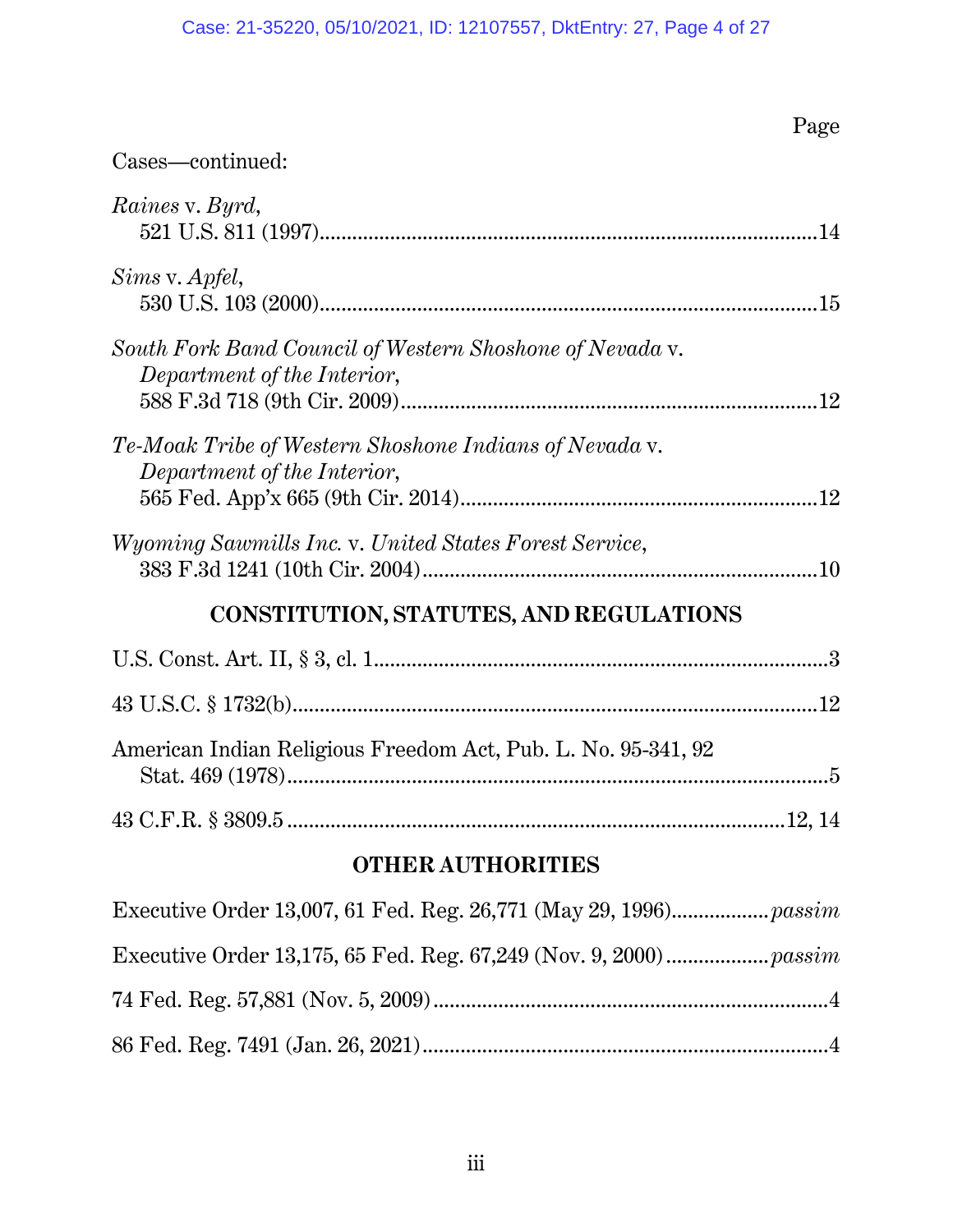Page

## Other authorities—continued:

| Christine Hauser, Ancient Native American Site Is Defaced In<br>Georgia Forest, N.Y. Times (Apr. 7, 2021) <tinyurl.com 2021-<="" th=""><th></th></tinyurl.com>                       |               |
|--------------------------------------------------------------------------------------------------------------------------------------------------------------------------------------|---------------|
| Frank B. Cross, <i>Executive Orders 12,291 and 12,493: A Test</i><br>Case in Presidential Control of Executive Agencies,                                                             | $\mathcal{S}$ |
| Lloyd Burton & David Ruppert, Bear's Lodge or Devils Tower:<br>Intercultural Relations, Legal Pluralism, and the<br>Management of Sacred Sites on Public Lands,                      |               |
| Melissa L. Tatum & Jill Kappus Shaw, Law, Culture &<br>$Environment (2014) \dots 1000$                                                                                               |               |
| Memorandum on Government-to-Government Relationship With<br>Tribal Governments, 2 Pub. Papers 2,177 (Sept. 23, 2004)4                                                                |               |
| Michael Eitner, Meaningful Consultation With Tribal<br>Governments: A Uniform Standard To Guarantee That<br>Federal Agencies Properly Consider Their Concerns,                       |               |
| Raymond Cross & Elizabeth Brenneman, Devils Tower at the<br>Crossroads: The National Park Service and the Preservation<br>of Native American Cultural Resources in the 21st Century, |               |
| White House Indian Affairs Executive Working Group, List of<br>Federal Tribal Consultation Statutes, Orders, Regulations,                                                            |               |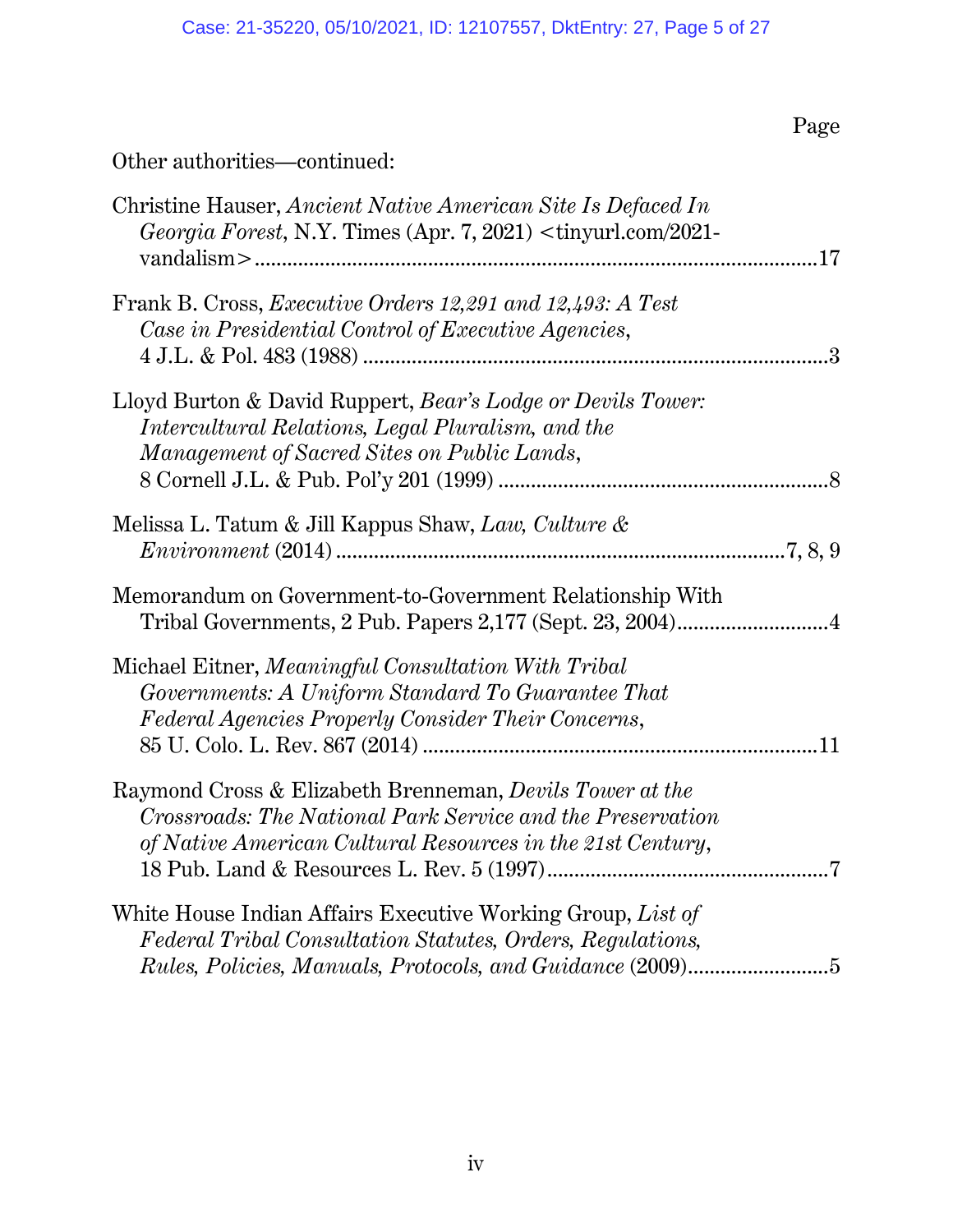### **INTEREST OF AMICI CURIAE**

Amici are law professors with expertise in federal Indian law.[\\*](#page-5-0) Professor Melissa L. Tatum is a Research Professor of Law at the University of Arizona James E. Rogers College of Law. Professor Heather Whiteman Runs Him is an Associate Clinical Professor at the University of Arizona James E. Rogers College of Law. Professor Marcia A. Zug is a Professor of Law at the University of South Carolina School of Law. Amici's professional affiliations are provided for identification purposes only and do not imply endorsement by their institution.

Amici have an interest in ensuring the coherent development of the field of federal Indian law. In particular, they have an interest in ensuring that American Indians enjoy the full scope of religious freedom afforded to them by the Constitution and laws of the United States. In their current and previous positions, amici have taught, researched, written about, and litigated cases involving federal Indian law and the rights of American Indians. Amici also teach students who will practice in this Court.

<span id="page-5-0"></span> <sup>\*</sup> Amici curiae state that no counsel for any party authored this brief in whole or in part; no counsel or party contributed money intended to fund the preparation or submission of this brief; and no person other than amici curiae or their counsel contributed money intended to fund its preparation or submission. All parties have consented to the filing of this brief.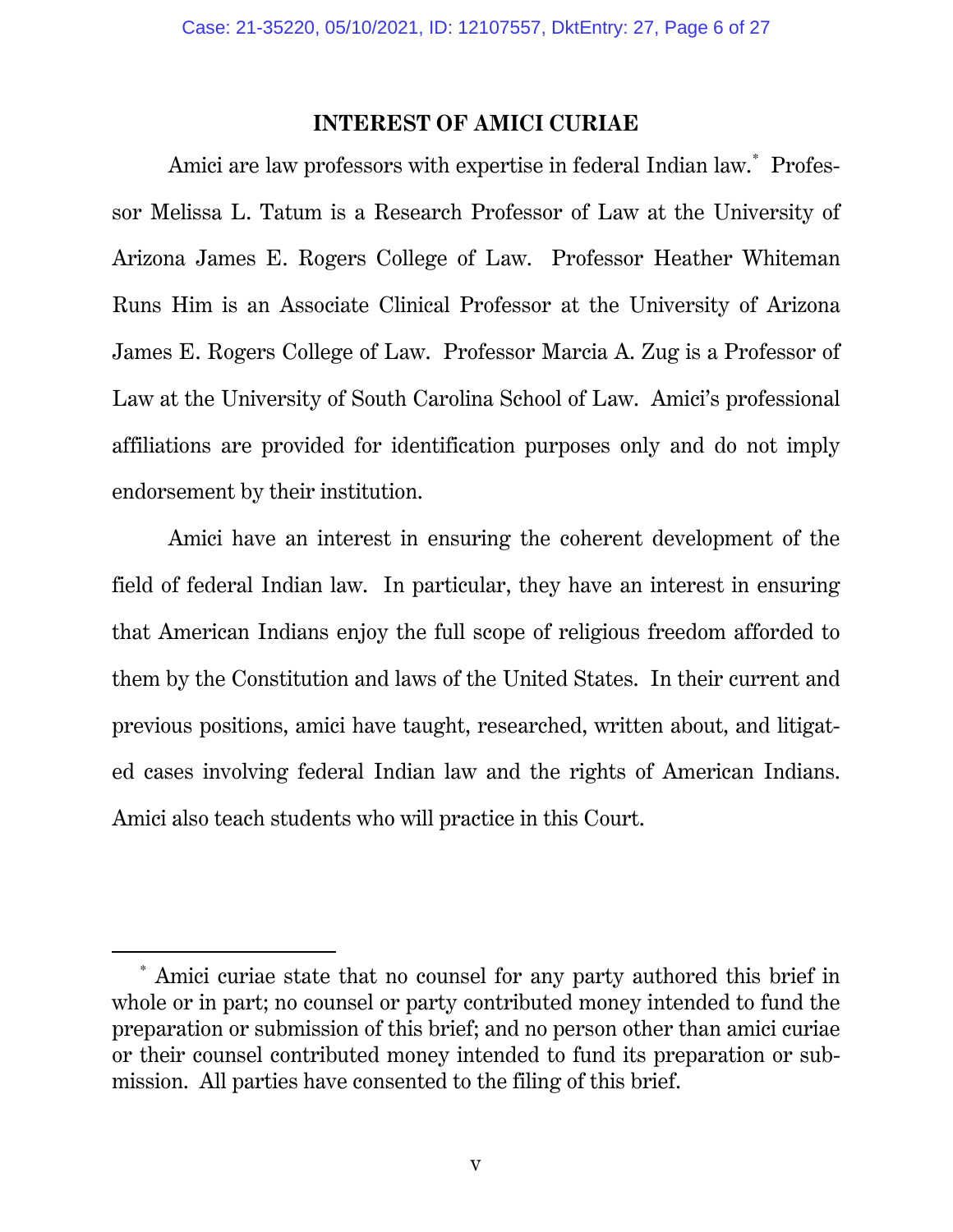#### **INTRODUCTION AND SUMMARY OF ARGUMENT**

This twelve-year-old case arises out of the government's decision to bulldoze an American Indian sacred altar, burial ground, and historic campground to add a turn lane on U.S. Route 26 in Oregon. This case illustrates the importance of the federal statutes, regulations, and executive orders that require agencies to consult with American Indians before taking actions that will affect them and to protect their sacred sites. Consultation is critical to ensuring that American Indians can access their sacred sites and practice their traditional religions. When those rights are not protected, the Federal Land Policy and Management Act (FLPMA) provides an important safeguard by making them enforceable in court. The district court erred in this case when it denied relief by applying an unduly strict issue-exhaustion requirement. Plaintiffs should be allowed to seek judicial redress for the agencies' violations, and the judgment below should be reversed.

I. Executive Orders 13,007 and 13,175 ensure that the federal government respects the rights of American Indians to access their sacred sites and to practice their religions. Executive Order 13,175 requires executivebranch agencies to consult with tribal leaders before implementing policies that affect the tribes, and Executive Order 13,007 requires that, if an agency learns of a sacred site, it must take action to protect the physical integrity of the site.

(1)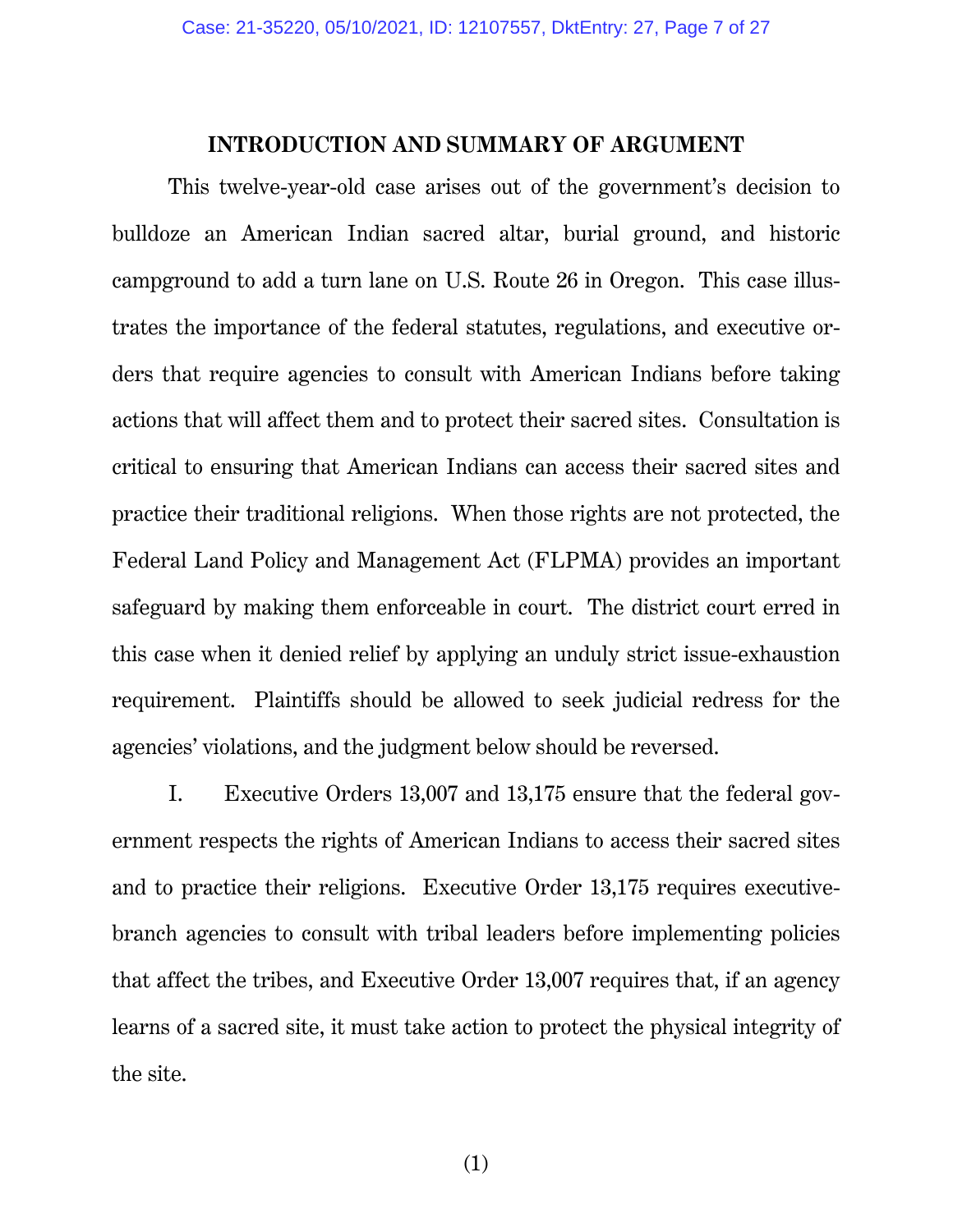Consultation improves the quality of agency decisionmaking by promoting information-gathering, increased stakeholder participation, and mutually agreeable solutions. It can even help avoid protracted litigation. As the processes at two sacred sites—Devils Tower and Medicine Wheel demonstrate, consultation is not just a way to protect the constitutional rights of American Indians to worship; it is also good governance.

When agencies fail to fully protect the religious freedom of American Indians, judicial review is an essential safeguard. FLPMA makes Executive Order 13,007 enforceable against the Bureau of Land Management, and judicial enforcement of that order's requirements comports with foundational concepts of administrative law.

II. Courts reviewing the failure of an agency properly to consult should be mindful of the characteristics of consultation—both its benefits and its limits—when applying the doctrine of issue exhaustion. As the Supreme Court recently reiterated, issue exhaustion is a practical inquiry, and courts must be sensitive to the particular administrative procedure at issue.

Given the unique nature of tribal consultation, courts should not impose a strict issue-exhaustion requirement on consultation procedures. Consultation is an informal process designed to encourage multiple stakeholders to engage with an agency (and with each other) and to find common ground. If courts were to impose a strict issue-exhaustion requirement, it would alter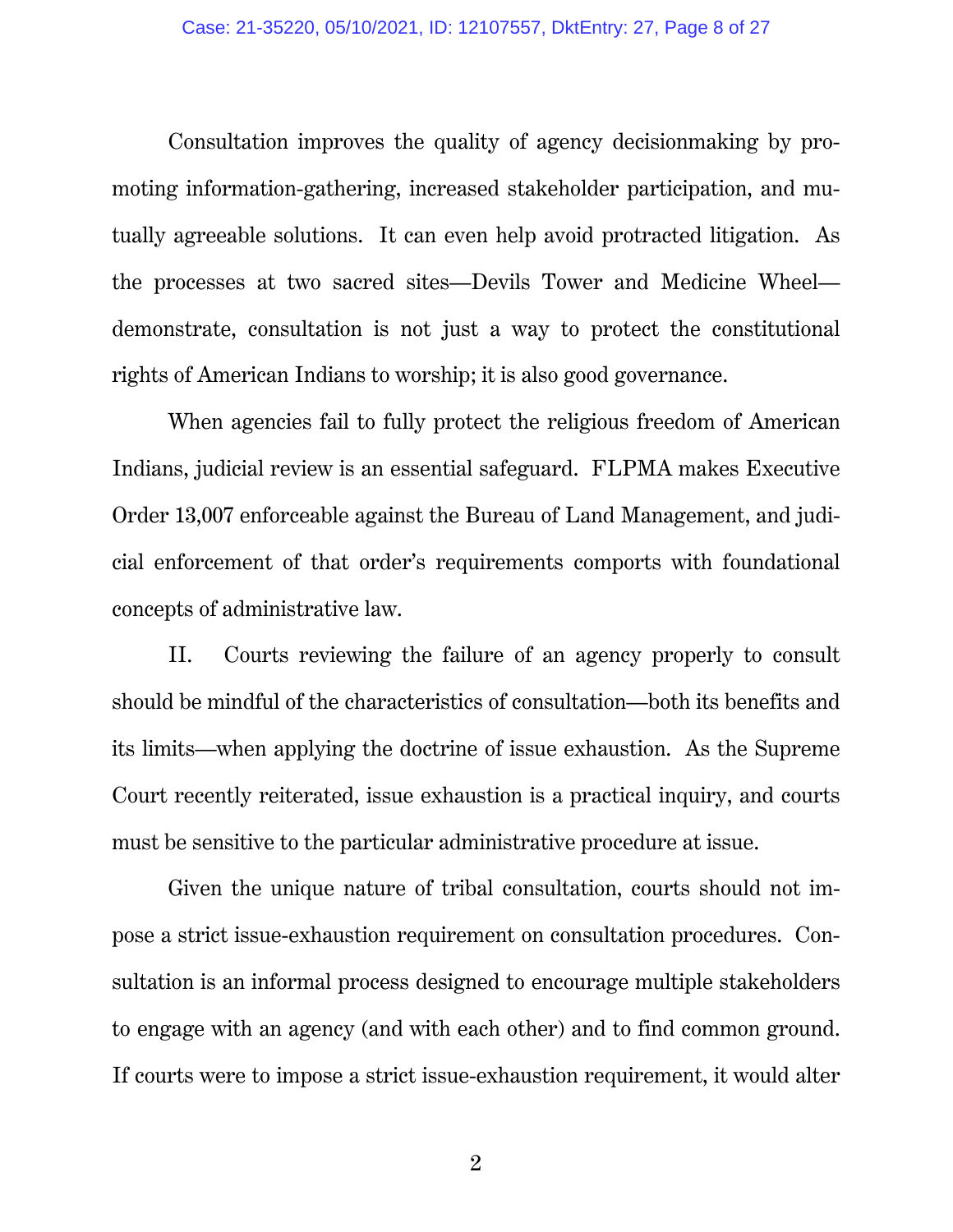the informal nature of the procedure and likely decrease participation. Consultation with tribal members also raises unique issues. The relationship between tribal members and agency officials may be fraught until mutual trust develops; tribal members may be skeptical of the official's need for the information; and members may fear—as happened here—that the sacred site could be vandalized if its location is disclosed. Courts should be sensitive to these imperfections in the consultation process and flexibly apply the issue-exhaustion doctrine. Here, the district court erred by applying a strict version of that doctrine, and that error warrants reversal.

### <span id="page-8-1"></span>**ARGUMENT**

### **I. EXECUTIVE ORDERS 13,007 AND 13,175 ARE CRITICAL TO PROTECTING THE RELIGIOUS LIBERTY OF AMERICAN IN-DIANS**

**A. Executive Orders Ensure That The Federal Government Respects The Rights Of American Indians To Access Their Sacred Sites** 

<span id="page-8-0"></span>1. Presidents have long used executive orders and other presidential directives to "take Care that the Laws be faithfully executed" and conform the actions of executive-branch agencies to the policies of the United States. U.S. Const. Art. II, § 3, cl. 1; *see generally* Frank B. Cross, *Executive Orders 12,291 and 12,493: A Test Case in Presidential Control of Executive Agencies*, 4 J.L. & Pol. 483, 484-498 (1988). Executive Orders 13,007 and 13,175—both issued by President Clinton—ensure that the federal govern-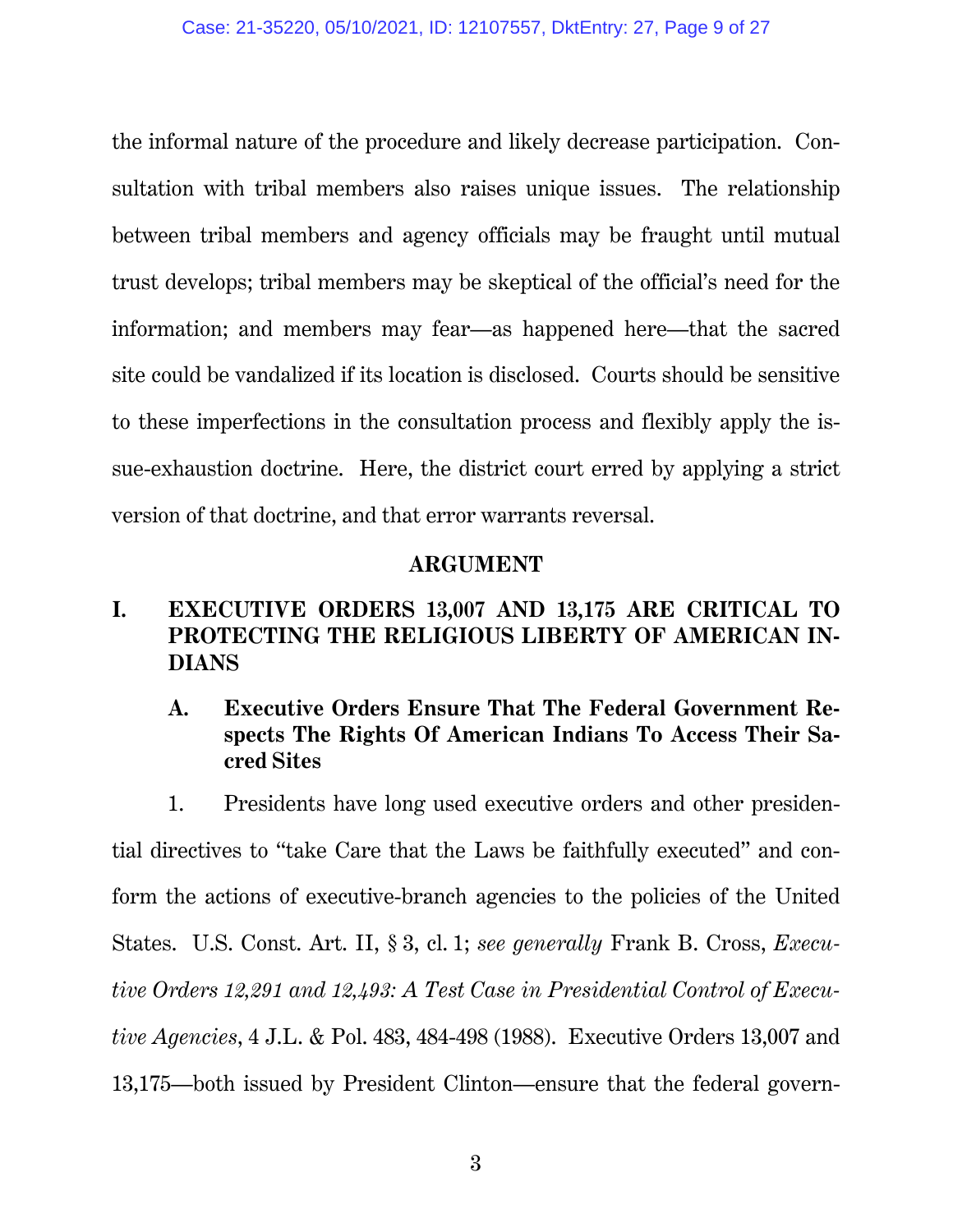#### Case: 21-35220, 05/10/2021, ID: 12107557, DktEntry: 27, Page 10 of 27

ment respects the rights of American Indians to access their sacred sites and to exercise their sovereign powers.

a. *Executive Order 13,175*. Executive Order 13,175 requires executive-branch agencies to consult with tribal officials in the policymaking process. The order mandates that federal agencies seek "meaningful and timely input by tribal officials in the development of regulatory policies that have tribal implications." 65 Fed. Reg. 67,249, 67,250 (Nov. 9, 2000). The basic policy of Executive Order 13,175 has been reaffirmed by presidents of both parties. Most recently, President Biden issued a memorandum restating the commitment "to honoring Tribal sovereignty and including Tribal voices in policy deliberation," and instructing executive-branch agencies to develop detailed plans to implement Executive Order 13,175. Tribal Consultation and Strengthening Nation-to-Nation Relationships, 86 Fed. Reg. 7491, 7491 (Jan. 26, 2021); *see also* Tribal Consultation, 74 Fed. Reg. 57,881 (Nov. 5, 2009) (President Obama); Memorandum on Government-to-Government Relationship With Tribal Governments, 2 Pub. Papers 2,177 (Sept. 23, 2004) (President George W. Bush).

<span id="page-9-2"></span><span id="page-9-1"></span><span id="page-9-0"></span>Mandatory consultation with tribal officials is a critical means by which agencies determine whether federal actions will affect the sacred sites or other culturally significant locations of American Indians. Because Executive Order 13,175 applies broadly throughout the federal government, it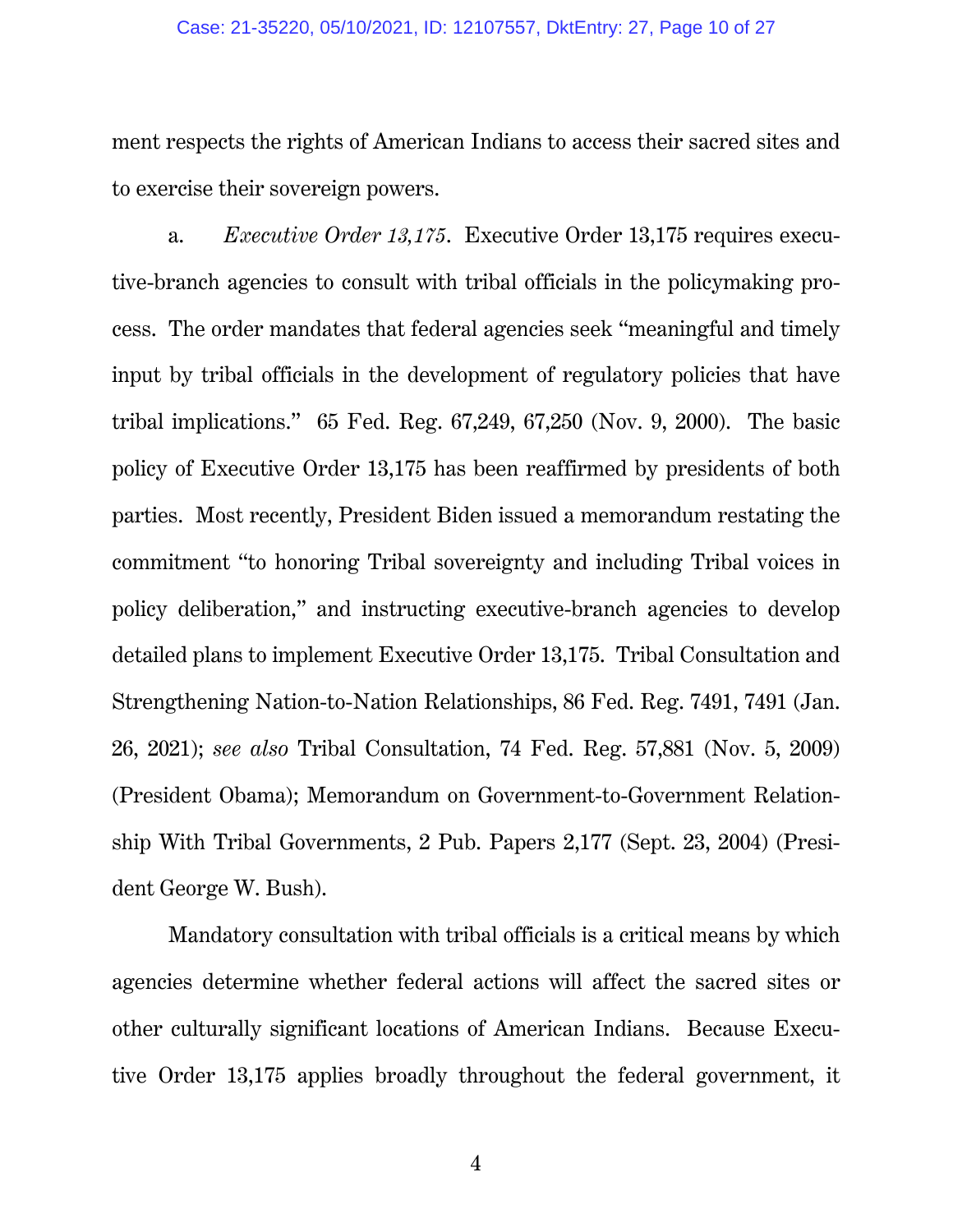#### <span id="page-10-1"></span>Case: 21-35220, 05/10/2021, ID: 12107557, DktEntry: 27, Page 11 of 27

complements the patchwork of statutes, regulations, and agency policies that require consultation in discrete circumstances. *See* White House Indian Affairs Executive Working Group, *List of Federal Tribal Consultation Statutes, Orders, Regulations, Rules, Policies, Manuals, Protocols, and Guidance* (2009) (collecting consultation requirements).

b. *Executive Order 13,007.* Executive Order 13,007 imposes substantive requirements that complement the procedural requirement of consultation in Executive Order 13,175. Under Executive Order 13,007, federal agencies must "(1) accommodate access to and ceremonial use of Indian sacred sites by Indian religious practitioners and (2) avoid adversely affecting the physical integrity of such sacred sites." 61 Fed. Reg. 26,771, 26,771 (May 29, 1996). The order also instructs agencies to "maintain the confidentiality of sacred sites" when they receive information about them. *Id.*

<span id="page-10-0"></span>Those substantive requirements ensure that federal agencies protect the religious freedom of American Indians. That freedom is enshrined in the First Amendment and protected by statutes such as the Religious Freedom Restoration Act (RFRA) and the American Indian Religious Freedom Act (AIRFA). Indeed, in AIRFA, Congress declared it the "policy of the United States to protect and preserve for American Indians their inherent right of freedom to believe, express, and exercise the traditional religions of the American Indian." Pub. L. No. 95-341, 92 Stat. 469 (1978) (codified at 42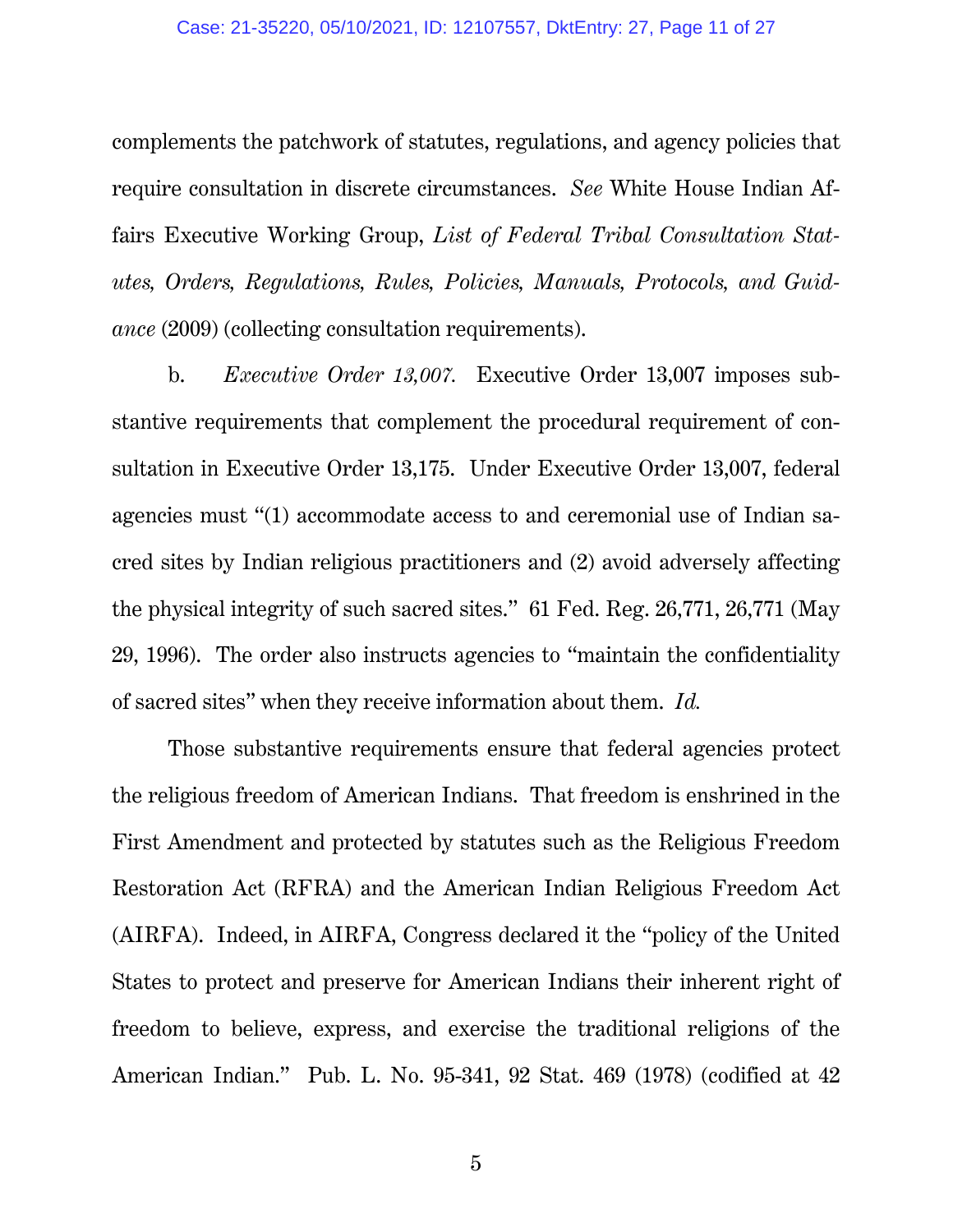<span id="page-11-1"></span>U.S.C. § 1996); see also *Lyng* v. *Northwest Indian Cemetery Protective Association*, 485 U.S. 439, 454-455 (1988) (discussing AIRFA). Executive Order 13,007 implements that policy within the Executive Branch.

Executive Order 13,007 also reaffirms that it is the policy of the United States to protect the rights of American Indians to *practice* their religion not just to hold certain beliefs. As the Supreme Court has explained, traditional religious practices are often "intimately and inextricably bound up" with particular geographic areas, rituals, and sacred sites. *See Lyng*, 485 U.S. at 451. Executive Order 13,007 is an acknowledgment by the Executive Branch that "site specific worship is vital to Indian religious practices." *Bear Lodge Multiple Use Association* v. *Babbitt*, 175 F.3d 814, 818 (10th Cir. 1999).

<span id="page-11-0"></span>2. Together, Executive Orders 13,007 and 13,175 require agencies to seek out information about the effect of federal projects on local tribes, and, if an agency learns of a sacred site, to protect it. The consultation process can alert agencies to important tribal values and sacred sites; ensure that the agency invites all stakeholders to the table; and help the agency reach a resolution that is mutually agreeable to the stakeholders. Two examples demonstrate the importance and effectiveness of the consultation process when done fully and properly.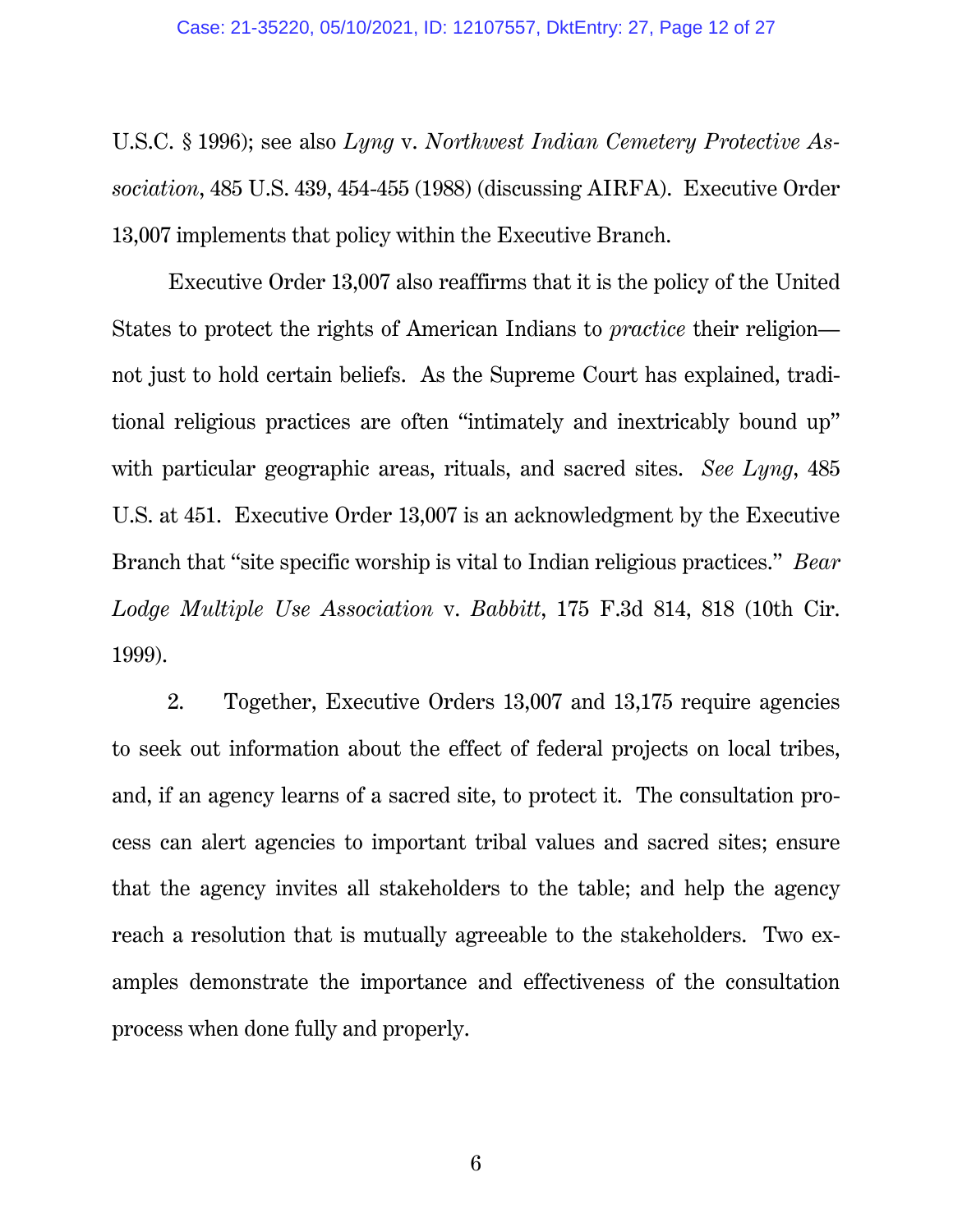<span id="page-12-1"></span><span id="page-12-0"></span>a. *Devils Tower.* The National Park Service undertook a successful consultation process regarding Devils Tower in the Black Hills of northeastern Wyoming. Melissa L. Tatum & Jill Kappus Shaw, *Law, Culture & Environment* 60-64 (2014) (Tatum & Shaw); *see also* Raymond Cross & Elizabeth Brenneman, *Devils Tower at the Crossroads: The National Park Service and the Preservation of Native American Cultural Resources in the 21st Century*, 18 Pub. Land & Resources L. Rev. 5, 24-25 (1997). Devils Tower figures prominently in the creation narratives of local tribes, many of which consider the tower sacred and perform rituals at the tower's base. *See* Tatum & Shaw 59-60. The tower is also a popular site for tourists and for recreational climbers, and in the early 1990s the Park Service became concerned that climbing could conflict with the sacred purposes for which many American Indians visited the tower. *See id.* at 61. The most significant issue was what to do during the month of June—the busiest climbing month on Devils Tower, but also the month during which the Lakota Tribe holds its Sun Dance at the base. *See id.* at 63.

The Park Service began to prepare a management plan to accommodate those competing interests. Instead of drafting a plan internally and then releasing it for public comment, the Park Service sought input from key stakeholders at the earliest stages by establishing a working group that included recreational climbers, tribes, environmental organizations, and local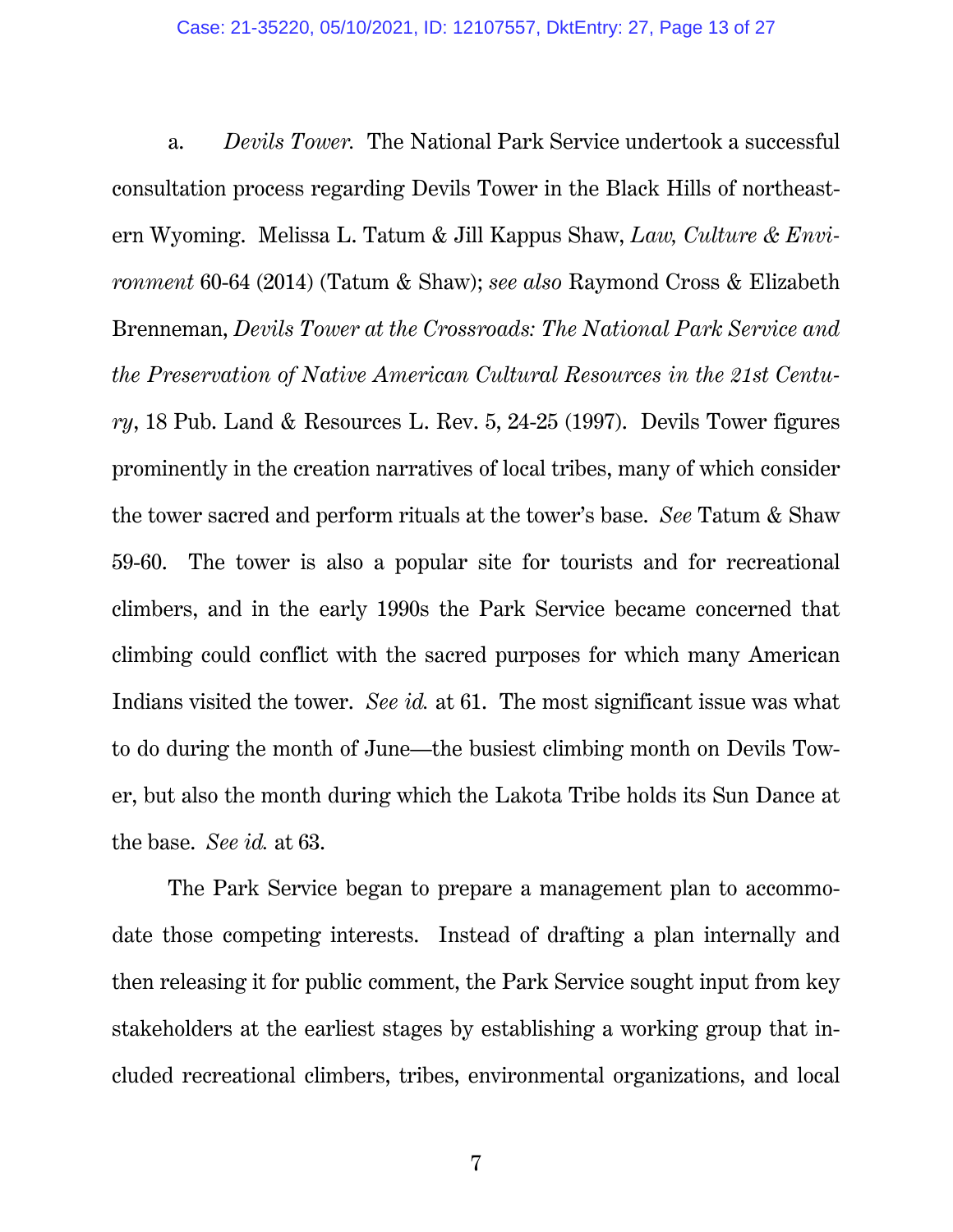<span id="page-13-0"></span>governments. *See* Tatum & Shaw 62-64. As a result of that working group, most of the recreational users voluntarily agreed to a moratorium on climbing Devils Tower during the month of June. *See id.* at 63; *see also* Lloyd Burton & David Ruppert, *Bear's Lodge or Devils Tower: Intercultural Relations, Legal Pluralism, and the Management of Sacred Sites on Public Lands*, 8 Cornell J.L. & Pub. Pol'y 201, 214-217 (1999). The voluntary moratorium remains in effect today. *See* Tatum & Shaw 66.

By engaging in consultation with local tribes and other stakeholders at the earliest stages, the Park Service helped the parties negotiate a broadly satisfactory resolution. And because the agency facilitated conversations between the climbers and the tribes, the climbers were willing to comply with a voluntary moratorium out of respect for the religious traditions of the tribes. From the agency's perspective, too, the process reduced the likelihood of protracted litigation. By satisfying many stakeholders in advance, the agency narrowed the set of issues that later arose in a lawsuit. *See* pp. 10-11, *infra*.

b. *Medicine Wheel*.Another successful model for consultation involved Medicine Wheel in the Big Horn National Forest in Wyoming. *See* Tatum & Shaw 51-58. Constructed sometime between 300 and 800 years ago, the Medicine Wheel consists of a central cairn and 28 radial rows of stone, which represent the 28 days in the lunar cycle and which mark the rising and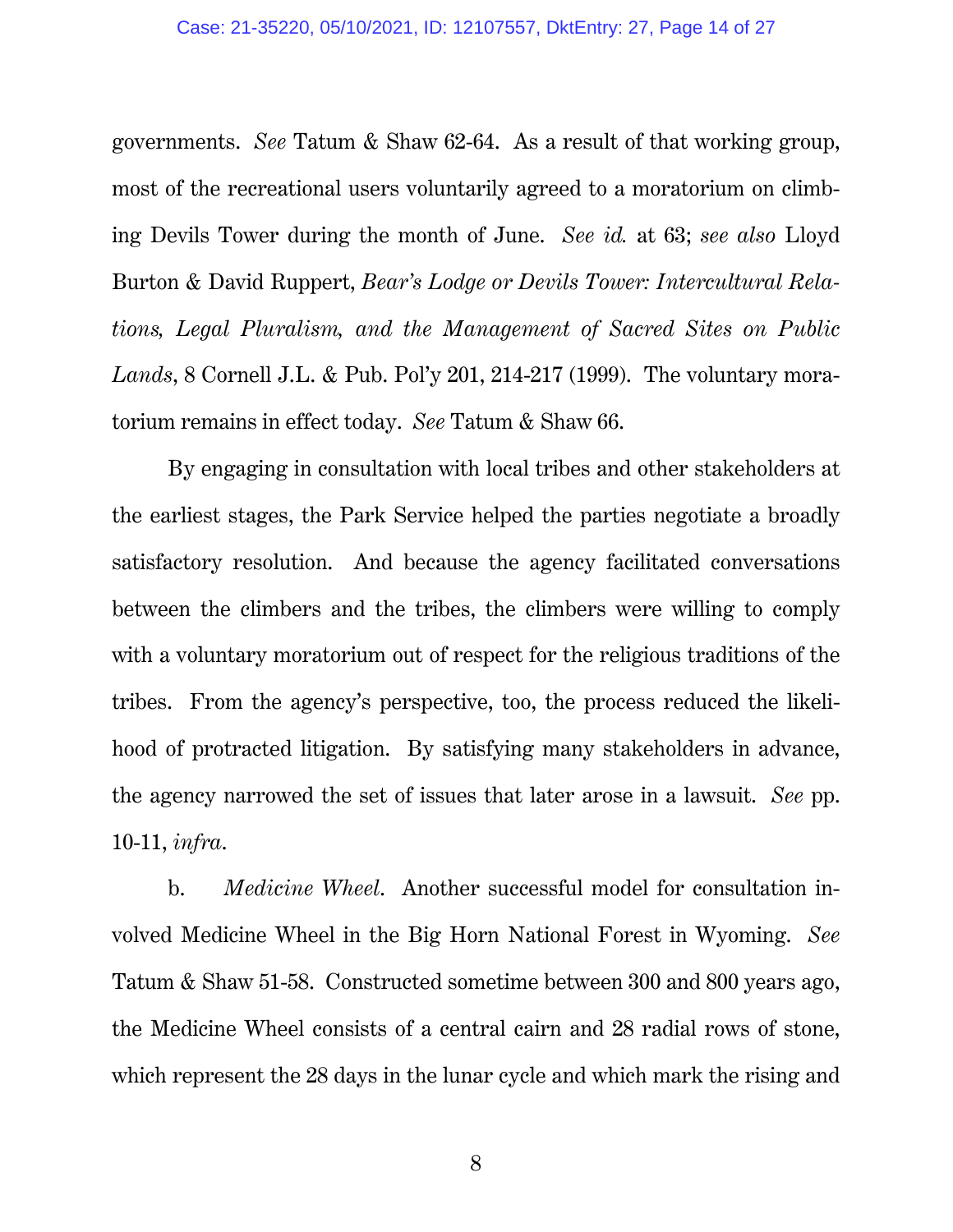#### Case: 21-35220, 05/10/2021, ID: 12107557, DktEntry: 27, Page 15 of 27

setting sun at the summer solstice. *See id.* at 52. The Medicine Wheel is considered a sacred site by many tribes, and the Secretary of the Interior designated it as a National Historic Landmark in 1970. *See id*.

In the 1980s, as visitation began to increase, the United States Forest Service sought to revise its management plan to protect the site in light of its status as a national landmark. *See* Tatum & Shaw 51-58. The Forest Service's draft proposal drew intense criticism from area tribes because, among other things, it included "no provisions for religious use" of the site. *Id.* at 52-53. Several tribes and environmental organizations formed the Medicine Wheel Coalition for the Sacred Sites of North America to oppose the Forest Service's proposed plan. *See id.* at 53. In the wake of that opposition, the Forest Service withdrew its plan and invited the Coalition, historical preservationists, local governments, and others to consult on a revised plan. *See id.*  The parties reached an agreement that would, among other things, limit vehicle access to the site; set aside 12 days a year for the tribes' exclusive use for religious and cultural purposes; and take other actions to protect the site. *See id.* at 54. The Forest Service and the working group also entered into negotiations about expanding the boundaries of the landmark, and in 2011, the Secretary of the Interior designated almost 4,000 additional acres as part of the monument, including culturally significant land near the Medicine Wheel. *See id.* at 58.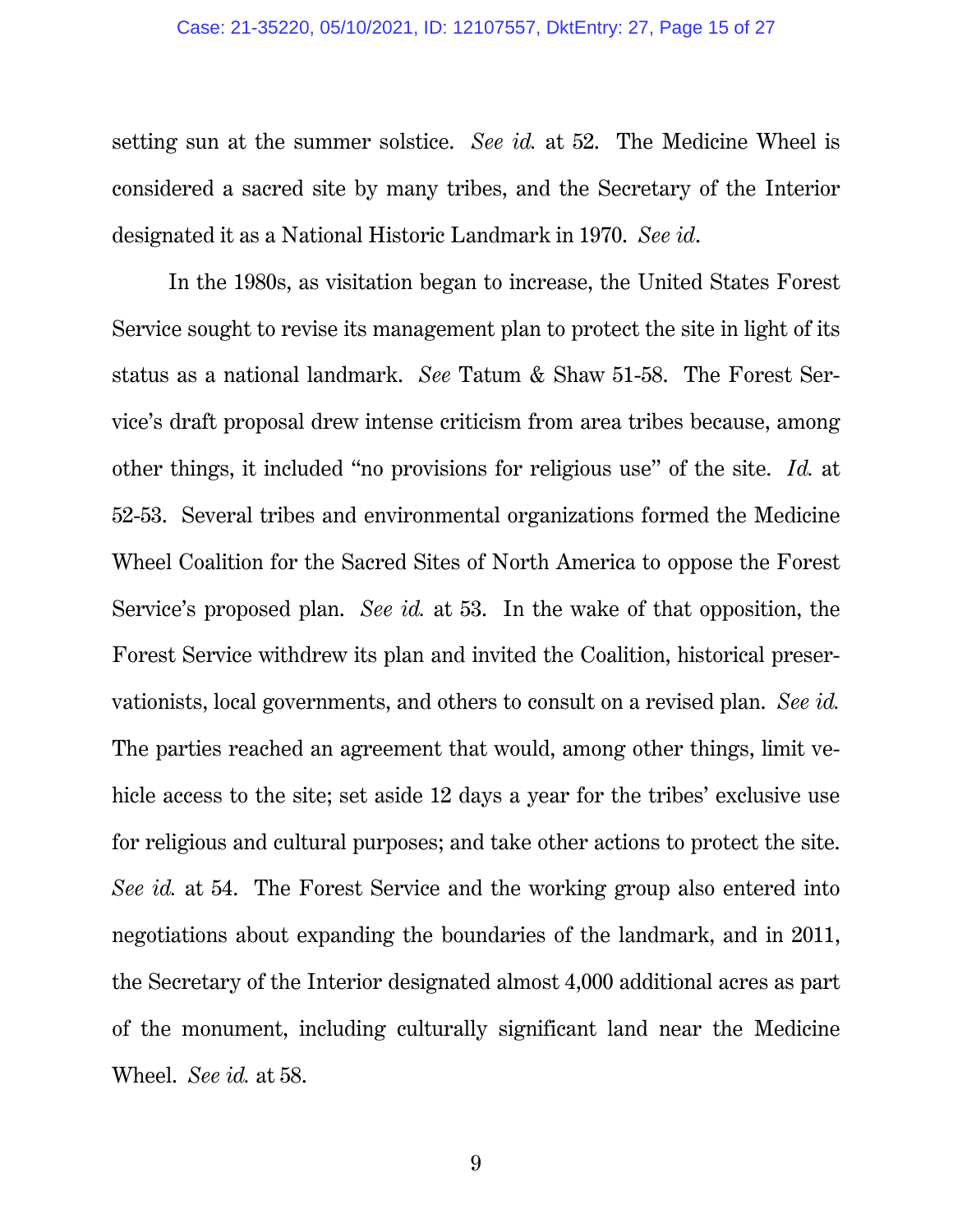3. Executive Orders 13,007 and 13,175 are good policy not just because they ensure that federal agencies protect the religious rights of American Indians and other tribal interests, but because they help agencies better to understand the competing positions of different parties affected by a given agency action, which may aid the agency in finding a mutually agreeable solution for all or most parties.

Although both the Devils Tower and Medicine Wheel consultation processes resulted in the protection of sacred sites, a comparison of these processes illustrates the importance of early consultation. The Park Service invited tribal input before releasing a draft management plan for Devils Tower, whereas the Forest Service waited until after releasing a proposal to consult with tribal interests and other stakeholders at Medicine Wheel. The result was a greater degree of opposition in the case of Medicine Wheel. *See*  pp. 8-9, *supra*.

<span id="page-15-0"></span>Broad-based consultation can also narrow the scope of any eventual litigation, which reduces the burden on agencies and courts. For instance, the process at Medicine Wheel excluded commercial interests. After the Forest Service issued its final management plan, a logging company challenged the plan in federal court. *See Wyoming Sawmills Inc.* v. *United States Forest Service*, 383 F.3d 1241, 1243 (10th Cir. 2004). Although the case was ultimately dismissed, the litigation lasted eight years after the agency issued the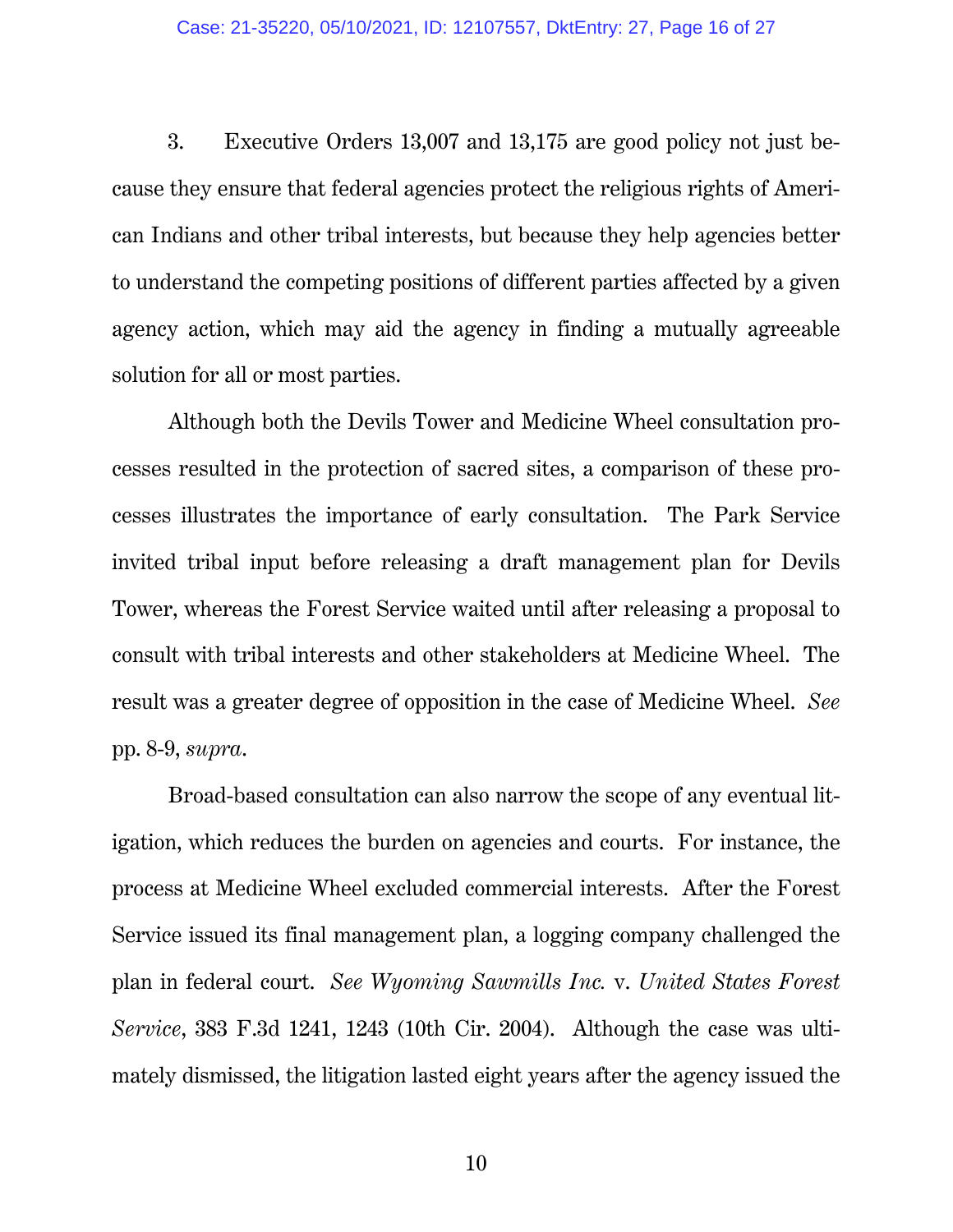<span id="page-16-0"></span>final plan. *See id.* at 1244. By contrast, the challenge to the plan for Devils Tower lasted just over four years, *see Bear Lodge*, 175 F.3d at 819, in part because the more extensive consultation process narrowed the scope of the issues for litigation. This case, which has taken over a decade to litigate, illustrates that an inadequate consultation process only leads to more timeconsuming and complicated litigation.

### **B. Judicial Review Of Compliance With Executive Order 13,007 Protects The Religious Freedom Of American Indians**

Although the consultation and accommodation process is important, it sometimes breaks down. In such circumstances, judicial review is essential to ensure that the agency respects the religious freedom of American Indians.

<span id="page-16-1"></span>Executive Orders 13,007 and 13,175 impose a duty on federal agencies to engage in consultation with tribes and protect their religious sites, but agencies might fail to follow those instructions for any number of reasons. For example, agency officials might prioritize other issues over tribal interests, or they might face political pressure to respond to the concerns of other stakeholders. Whatever the motivation, some agencies have long delayed the implementation of a consultation policy. *See* Michael Eitner, *Meaningful Consultation With Tribal Governments: A Uniform Standard To Guarantee That Federal Agencies Properly Consider Their Concerns*, 85 U. Colo. L.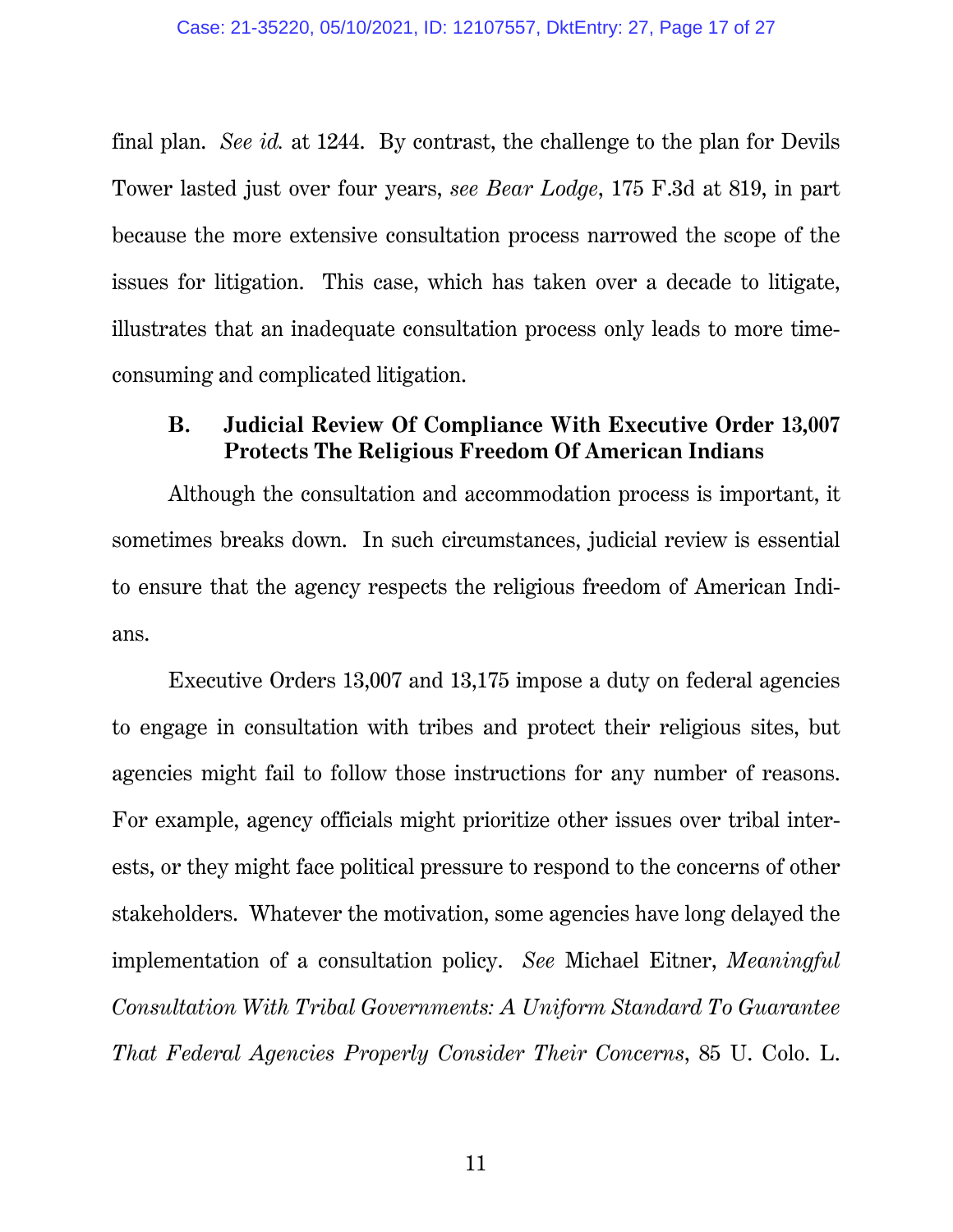Rev. 867, 876-877 (2014). And in this case, the agency's defective consultation process resulted in a failure properly to accommodate the sacred site.

<span id="page-17-0"></span>Congress has only infrequently incorporated a cause of action in the various legal provisions protecting the religious liberty of American Indians. AIRFA does not "create a cause of action or any judicially enforceable individual rights." *Lyng*, 485 U.S. at 455. Likewise, Executive Orders 13,007 and 13,175 do not purport to create any "right" or "benefit" that is "enforceable at law or in equity." 65 Fed. Reg. 67,252; 61 Fed. Reg. 26,772.

<span id="page-17-4"></span><span id="page-17-3"></span><span id="page-17-2"></span><span id="page-17-1"></span>Thus, it is imperative that courts hold agencies to their commitments when a statute *does* make those commitments enforceable. As this Court has recognized, FLPMA makes Executive Order 13,007 enforceable against the Bureau of Land Management. *See South Fork Band Council of Western Shoshone of Nevada* v. *Department of the Interior*, 588 F.3d 718, 724 (9th Cir. 2009); *Te-Moak Tribe of Western Shoshone Indians of Nevada* v. *Department of the Interior*, 565 Fed. App'x 665, 667 (9th Cir. 2014). FLPMA requires the Bureau to take "any action necessary to prevent unnecessary or undue degradation" of "public lands," 43 U.S.C. § 1732(b), and the Bureau has defined that requirement to include any "conditions, activities, or practices" that "fail[] to comply" with "laws related to environmental protection and protection of cultural resources." 43 C.F.R. § 3809.5.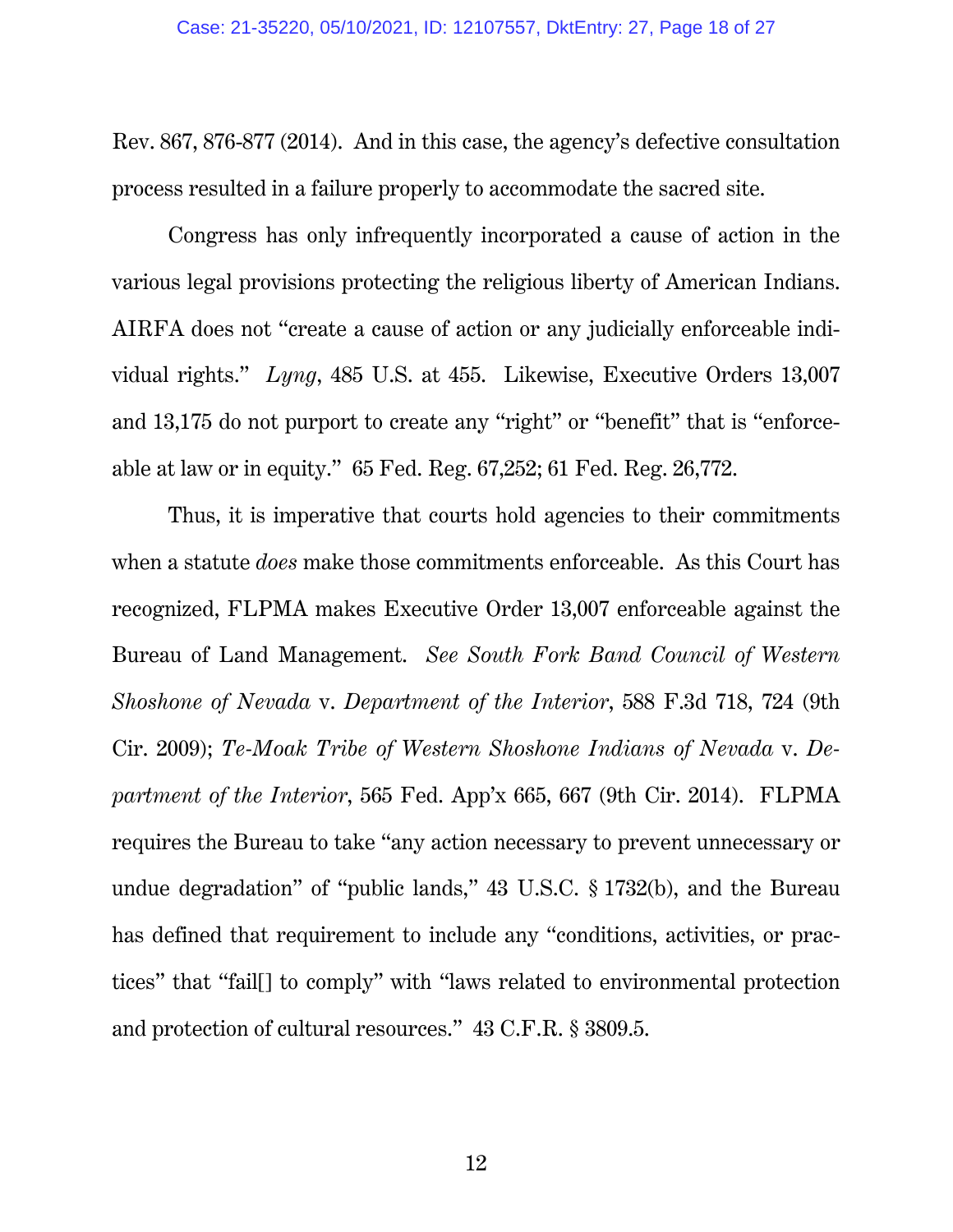<span id="page-18-1"></span>The cultural heritage of American Indians doubtless includes their unique religious practices, so an order designed to preserve "access to," "ceremonial use" of, and the "physical integrity" of "Indian sacred sites" is undoubtedly preserving a "cultural resource." *See Bear Lodge Multiple Use Association* v. *Babbitt*, 2 F. Supp. 2d 1448, 1450 n.2 (D. Wyo. 1998) (rejecting a distinction between religious and cultural practices). Having agreed to follow the Executive Order regarding Indian sacred sites when managing public lands, the Bureau should be required by the courts to "turn square corners when it deals with" tribes. *See Niz-Chavez* v. *Garland*, No. 19-863, 2021 WL 1676619, at \*9 (U.S. Apr. 29, 2021).

<span id="page-18-4"></span><span id="page-18-3"></span><span id="page-18-2"></span><span id="page-18-0"></span>The holdings in *South Fork* and *Te-Moak* comport with fundamental principles of administrative law. When a federal agency issues regulations, it is obviously required to adhere to those regulations. As the Supreme Court has explained, where "the rights of individuals are affected, it is incumbent upon agencies to follow their own procedures," even where "the internal procedures are possibly more rigorous than otherwise would be required." *Morton* v. *Ruiz*, 415 U.S. 199, 235 (1974); *see also United States ex rel. Accardi* v. *Shaughnessy*, 347 U.S. 260, 267 (1954); *National Association of Home Builders* v. *Norton*, 340 F.3d 835, 852 (9th Cir. 2003). The holdings in *South Fork* and *Te-Moak* also comport with fundamental principles of judicial review: the "irreplaceable value" of judicial review is in its protection of "the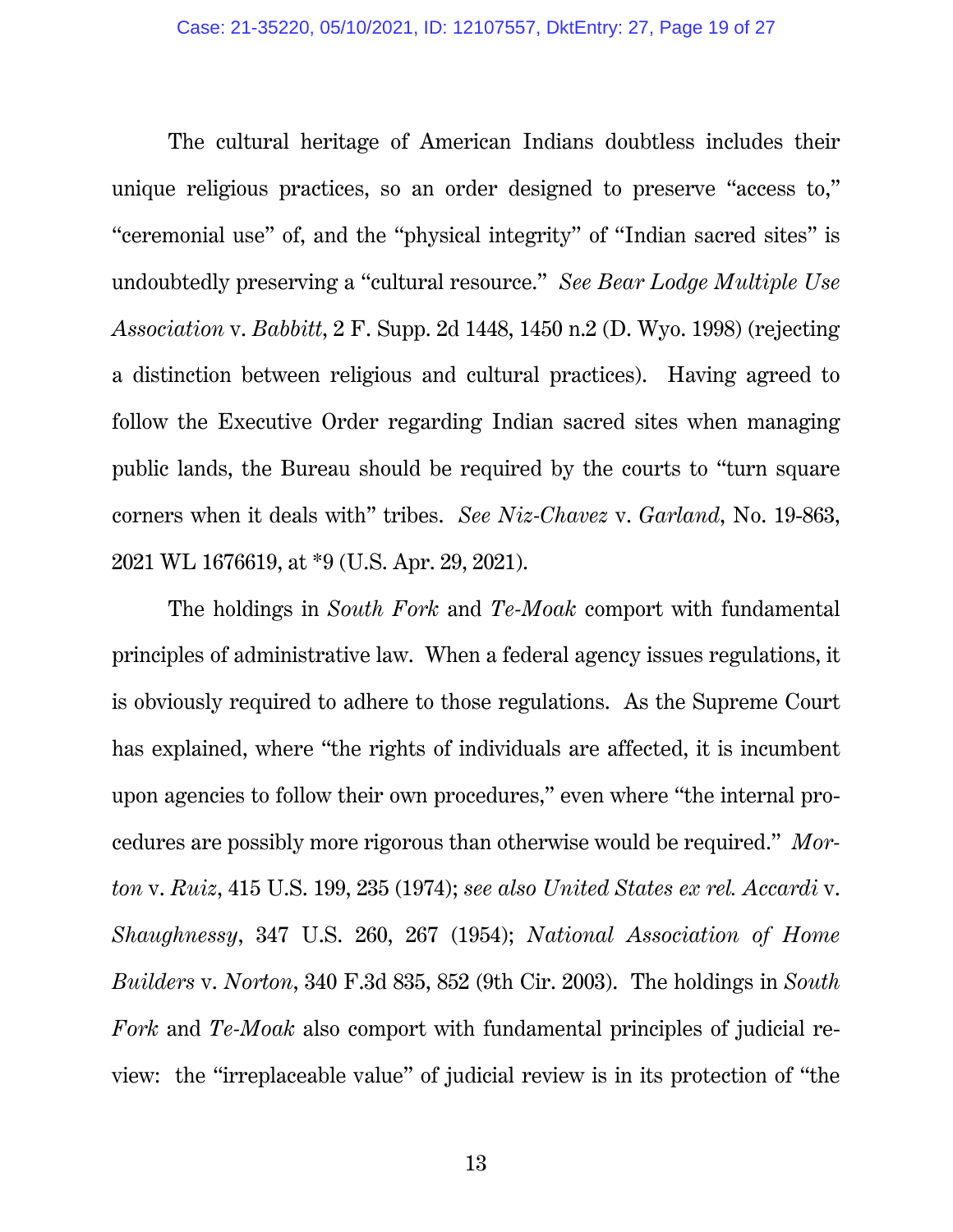#### <span id="page-19-1"></span>Case: 21-35220, 05/10/2021, ID: 12107557, DktEntry: 27, Page 20 of 27

constitutional rights and liberties of individual citizens and minority groups against oppressive or discriminatory government action." *Raines* v. *Byrd*, 521 U.S. 811, 829 (1997).

As appellants explain, the Bureau violated Executive Order 13,007 in this case by destroying the sacred altar, burial ground, and historic campground known as *Ana Kwna Nchi Nchi Patat*. *See* Br. of Appellants 56-57. Although Executive Order 13,007 does not by its own terms impose a judicially enforceable duty on agencies, the Bureau has committed to do nothing that would violate a law related to the "protection of cultural resources." 43 C.F.R. § 3809.5. Having made that commitment, "the [Bureau] must follow the policy." *National Association of Home Builders*, 340 F.3d at 852.

### <span id="page-19-2"></span><span id="page-19-0"></span>**II. THE COURT SHOULD FLEXIBLY APPLY ISSUE-EXHAUSTION REQUIREMENTS WHEN FEDERAL LAW MANDATES CONSULTATION WITH AMERICAN INDIANS**

The district court concluded that plaintiffs had failed to exhaust many of their claims during consultation, but it applied an improperly rigid issueexhaustion requirement. *See* Br. of Appellants 62-63. Although consultation is a critical means by which agencies gather information from tribes, it has its limits. Courts should be mindful of those limits when applying judicially created issue-exhaustion requirements to consultation processes involving American Indian sacred sites.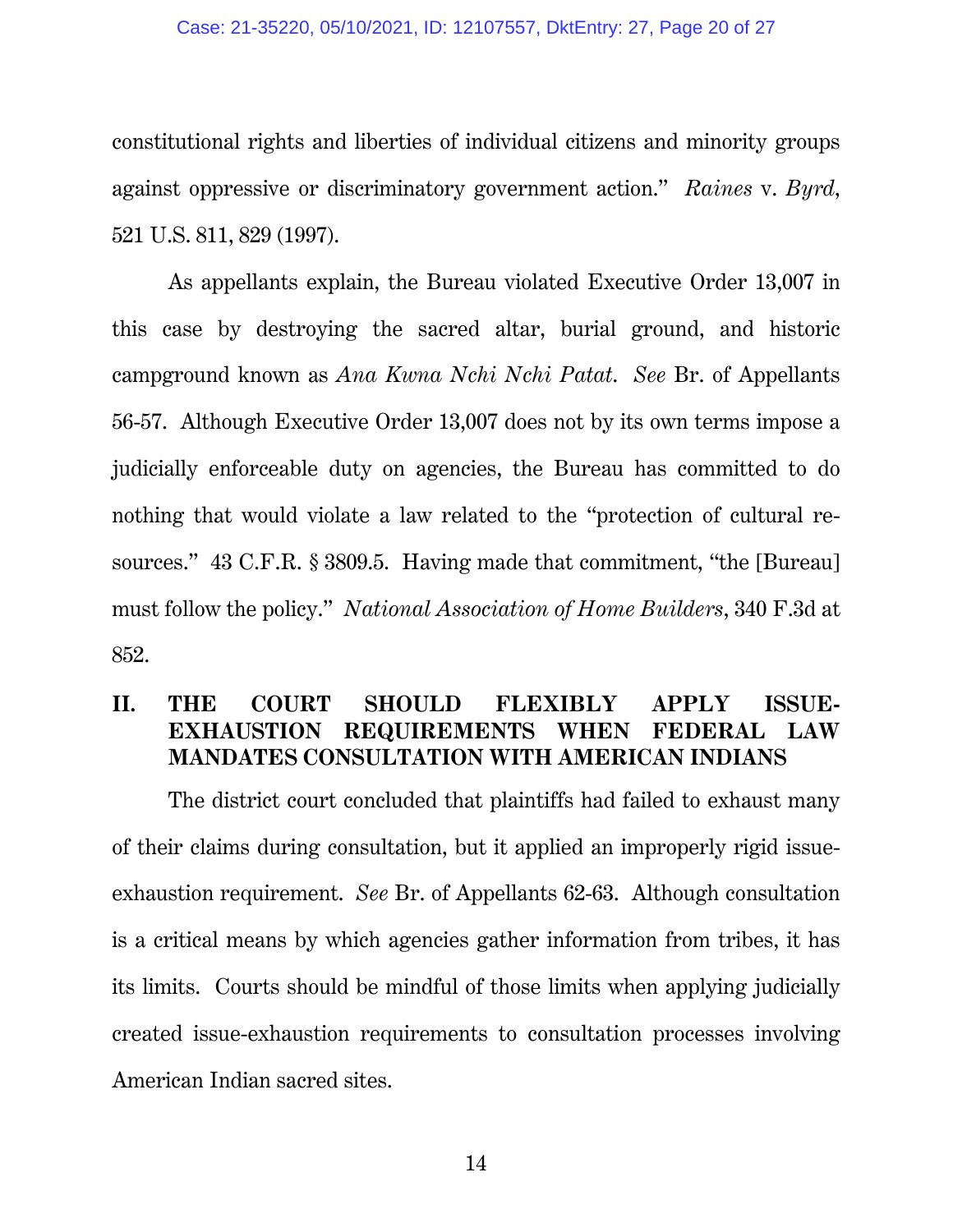#### <span id="page-20-2"></span><span id="page-20-0"></span>Case: 21-35220, 05/10/2021, ID: 12107557, DktEntry: 27, Page 21 of 27

A. As the Supreme Court recently reiterated, courts must be sensitive to the "characteristics of the particular administrative procedure provided" when applying judicially created issue-exhaustion requirements. *Carr* v. *Saul*, 141 S. Ct. 1352, 1358 (2021) (citation omitted); *see also Sims* v. *Apfel*, 530 U.S. 103, 109-110 (2000); *McCarthy* v. *Madigan*, 503 U.S. 140, 146 (1992). Whether and how to apply the doctrine is an "intensely practical" question. *McCarthy*, 503 U.S. at 146 (citation omitted).

<span id="page-20-1"></span>One important consideration is "the degree to which the analogy to normal adversarial litigation applies in a particular administrative proceeding." *Carr*, 141 S. Ct. at 1358 (citation omitted). By design, the consultation process is anything but adversarial. For example, Executive Order 13,175 urges agencies to "explore and, where appropriate, use consensual mechanisms for developing regulations, including negotiated rulemaking." 65 Fed. Reg. 67,251. The Bureau of Land Management's guidance states that consultation is a "dialogue between a BLM manager and an American Indian or Alaska Native tribal government regarding proposed BLM actions." BLM Manual Handbook H-8120-1, Guidelines for Conducting Tribal Consultation, at V-1 (Dec. 3, 2004). A "dialogue" between a tribe and an agency bears no resemblance to the traditional model of adversarial litigation.

Indeed, forcing consultation to be more like adversarial litigation would undermine much of its value. A key benefit of consultation is that it is less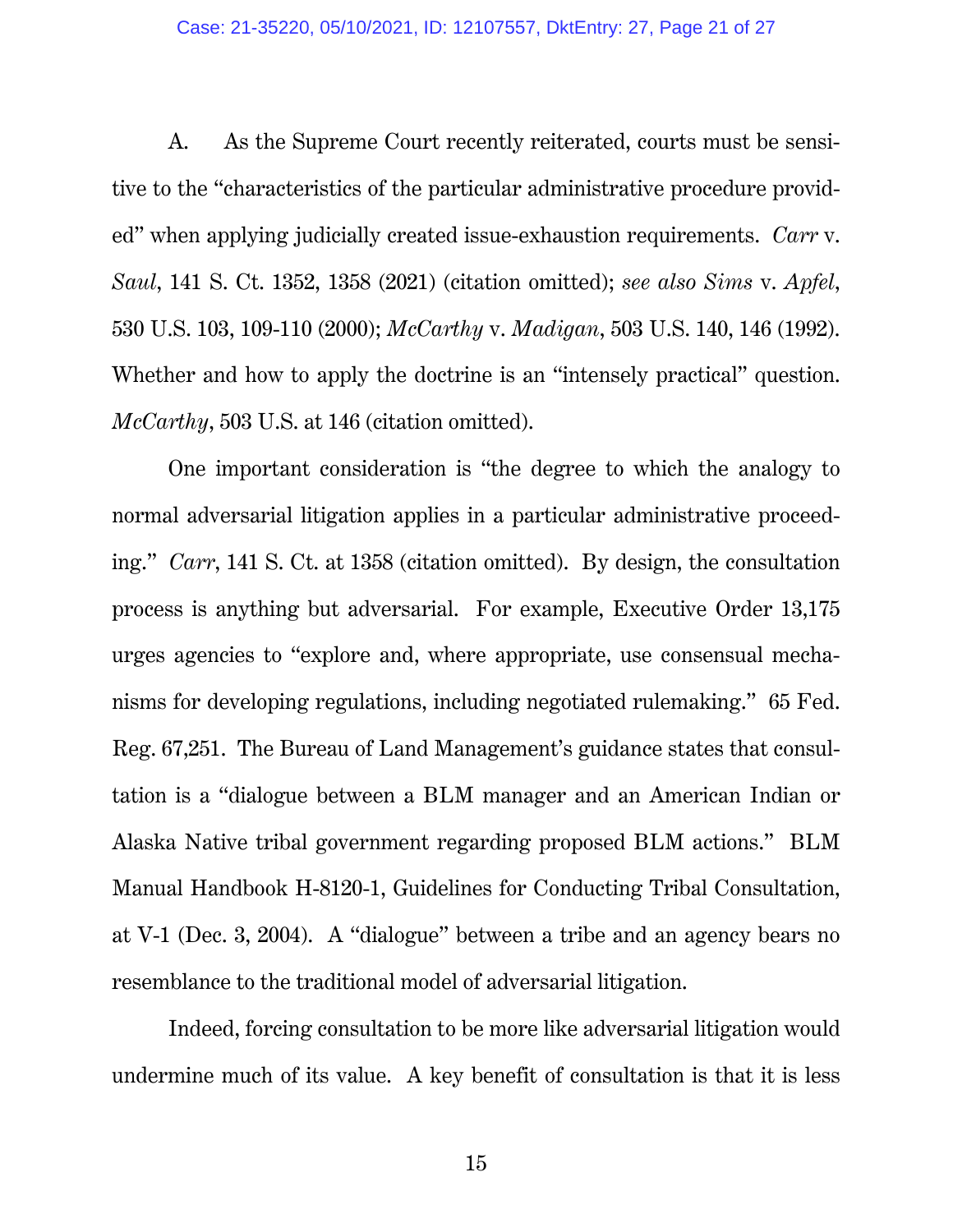formal and regimented than many other agency procedures, and it invites participation by a wide range of actors with different degrees of experience in dealing with the government. Consultation is effective precisely because it involves multiple stakeholders engaging with the agency (and with each other) to accommodate the competing interests of tribes, environmentalists, businesses, historical preservationists, local governments, and others. *See*  pp. 6-11, *supra*. If courts were to impose a strict issue-exhaustion requirement on the tribes, it would defeat the less formal nature of the procedure and deter American Indians (and others) from participating. The courts should take care not to transform the intended collaborative nature of consultation into a mere prelude to litigation—an opportunity to catalog grievances rather than to find common ground.

Specific considerations about consultation with Indian tribes are also relevant. American Indians may be unwilling initially to divulge precise information about the location of sacred sites to strangers. Further, there may be religiously required steps or protocols, such as ritual purification or spiritual offerings, that an agency official must take before visiting a sacred site. *See* National Park Service, National Register Bulletin No. 38, at 8. And more generally, the tribe's communication of information to the agency may be fraught with cultural barriers, making it necessary for the agency to de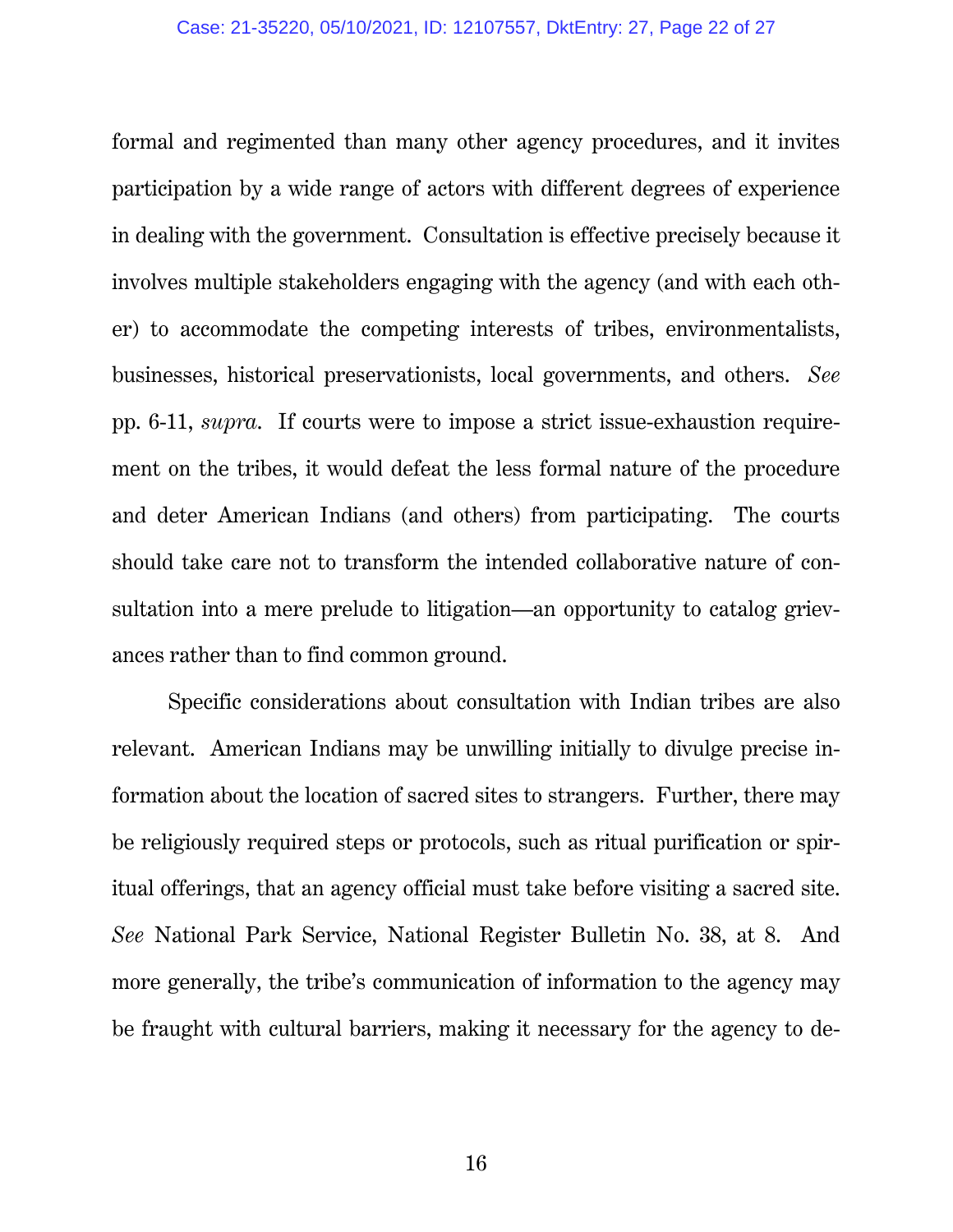velop a relationship of mutual trust before a tribal representative is willing to proceed with the consultation process.

<span id="page-22-0"></span>A related consideration is the possibility that information disclosed to the agency will be more widely disseminated. An agency's "use and protection of the information" is often not "certain." BLM Manual Handbook H-8120-1, *supra*, at V-1. Early in a consultation, tribal leaders may be unsure about the reasons for the agency's interest in the information. *See id.* Even when an agency is committed to keeping information secret, as it is required to do under Executive Order 13,007, competing stakeholders may seek to compel disclosure under the Freedom of Information Act. *See*, *e.g.*, *Department of Interior* v. *Klamath Water Users Protective Association*, 532 U.S. 1, 7-8 (2001). Disclosure of the location of sacred sites can have serious practical consequences; both the site at issue here and other culturally important sites have been targeted by vandals. *See, e.g.*, Christine Hauser, *Ancient Native American Site Is Defaced In Georgia Forest*, N.Y. Times (Apr. 7, 2021) <tinyurl.com/2021-vandalism>. Given the limitations on tribal consultation, courts should not impose a strict issue-exhaustion requirement on consultation procedures.

<span id="page-22-1"></span>B. In this case, the district court adopted the magistrate judge's recommendation that plaintiffs had failed to exhaust many of their arguments, but the magistrate judge imposed an inappropriately rigid standard.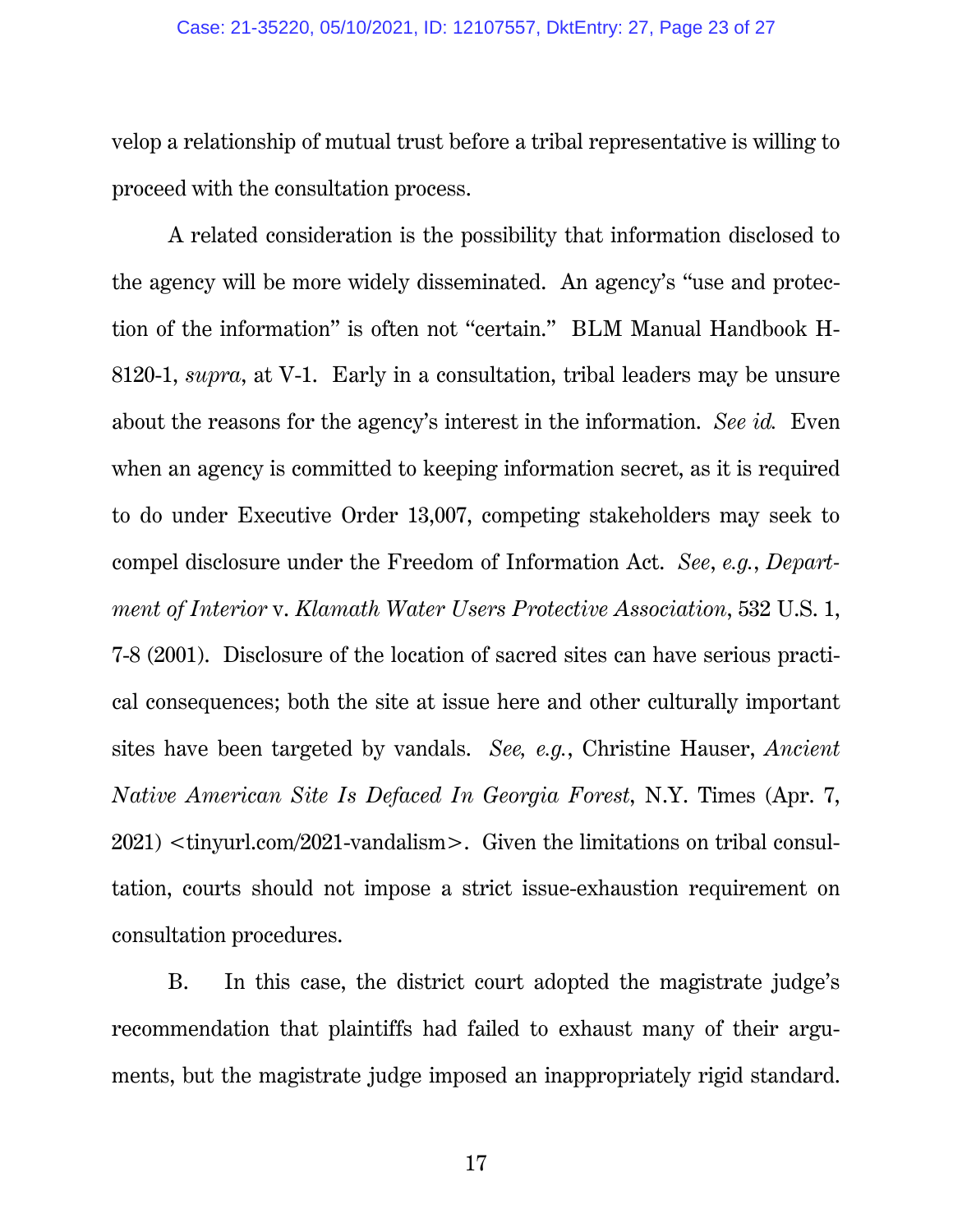*See* 1 E.R. 4, 74-81. The magistrate judge stated generically that "a party waives arguments that are not raised during the administrative process" and that the Ninth Circuit defines the exhaustion requirement "broadly." *Id.* at 74 (quoting *North Plains Resource Council, Inc.* v. *Surface Transportation Board*, 668 F.3d 1067, 1081 (9th Cir. 2011), and *Great Basin Mine Watch* v. *Hankins*, 456 F.3d 955, 965 (9th Cir. 2006)). On the contrary, Ninth Circuit case law requires flexible application of the administrative issue-exhaustion doctrine, as appellants have explained. *See* Br. of Appellants 62-63. A plaintiff must show only that the agency was aware of the plaintiff's concern "in general terms." *Lands Council* v. *McNair*, 629 F.3d 1070, 1076 (9th Cir. 2010). That standard recognizes that compliance with an agency's procedural responsibilities remains the agency's "duty" and should not entirely depend "on the vigilance and limited resources" of plaintiffs. *Friends of the Clearwater* v. *Dombeck*, 222 F.3d 552, 559 (9th Cir. 2000).

<span id="page-23-1"></span><span id="page-23-0"></span>Even if more specific notice of an objection is sometimes necessary to exhaust an issue, the Court should not require such specificity here because the record shows that plaintiffs were concerned that revealing the location of the sacred site could cause it to be destroyed. *See* Br. of Appellants 68-69. And that concern was justified: the altar had been vandalized only a few days after a government official stated that the altar was disrupting an earlier highway-widening project. *See id.*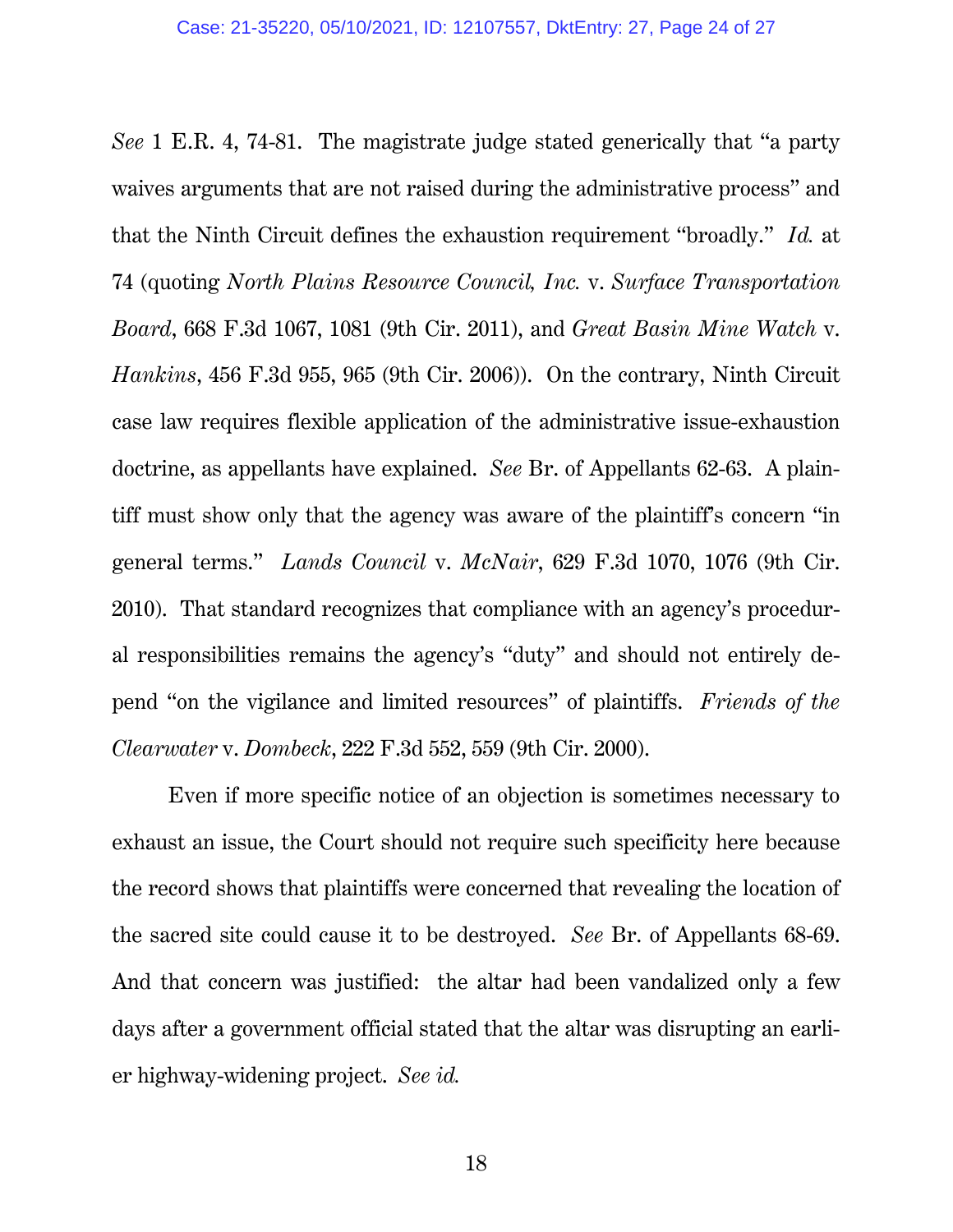\* \* \* \* \*

Consultation is an important means of ensuring that agencies hear the views of American Indians and respect their rights of access to, and protection of, sacred sites. When agencies fail to protect those rights, courts have a vital role to play. Yet instead of holding the Bureau to account, the district court declined to reach the merits and enforced a strict issue-exhaustion rule. Appellants should not be denied their day in court under a rigid application of a rule ill-suited to the nature of consultation proceedings.

### **CONCLUSION**

The judgment of the district court should be reversed.

Respectfully submitted,

/s/ Kannon K. Shanmugam KANNON K. SHANMUGAM BRIAN M. LIPSHUTZ E. GARRETT WEST PAUL, WEISS, RIFKIND, WHARTON & GARRISON LLP *2001 K Street, N.W. Washington, DC 20006 (202) 223-7300 kshanmugam@paulweiss.com*

MAY 10, 2021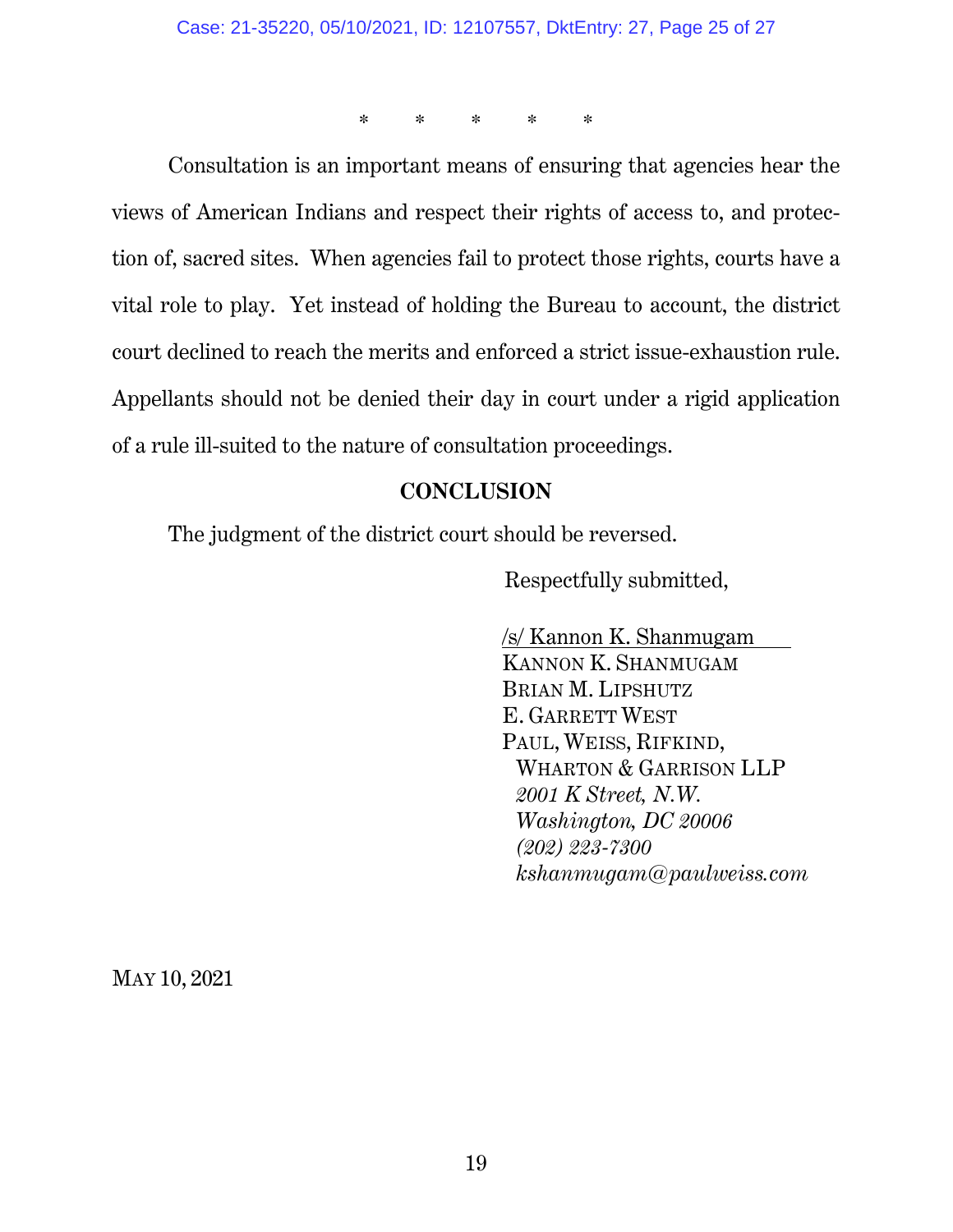## **UNITED STATES COURT OF APPEALS FOR THE NINTH CIRCUIT**

### **Form 8. Certificate of Compliance for Briefs**

*Instructions for this form: http://www.ca9.uscourts.gov/forms/form08instructions.pdf*

**9th Cir. Case Number(s)** 21-35220

I am the attorney or self-represented party.

**This brief contains** | 4,109 words, excluding the items exempted 4,109

by Fed. R. App. P. 32(f). The brief's type size and typeface comply with Fed. R.

App. P.  $32(a)(5)$  and (6).

I certify that this brief *(select only one)*:

- $\circ$  complies with the word limit of Cir. R. 32-1.
- is a **cross-appeal** brief and complies with the word limit of Cir. R. 28.1-1.
- is an **amicus** brief and complies with the word limit of Fed. R. App. P. 29(a)(5), Cir. R. 29-2(c)(2), or Cir. R. 29-2(c)(3).
- $\circ$  is for a **death penalty** case and complies with the word limit of Cir. R. 32-4.
- complies with the longer length limit permitted by Cir. R. 32-2(b) because  $\bigcap$ *(select only one):*
	- $\circ$  it is a joint brief submitted by separately represented parties;
	- $\circ$  a party or parties are filing a single brief in response to multiple briefs; or
	- $\circ$  a party or parties are filing a single brief in response to a longer joint brief.
- $\circ$  complies with the length limit designated by court order dated
- $\circ$  is accompanied by a motion to file a longer brief pursuant to Cir. R. 32-2(a).

**Signature** | /s/ Kannon K. Shanmugam **Date** | May 10, 2021

*(use "*s/[typed name]*" to sign electronically-filed documents)*

*Feedback or questions about this form? Email us at forms@ca9.uscourts.gov*